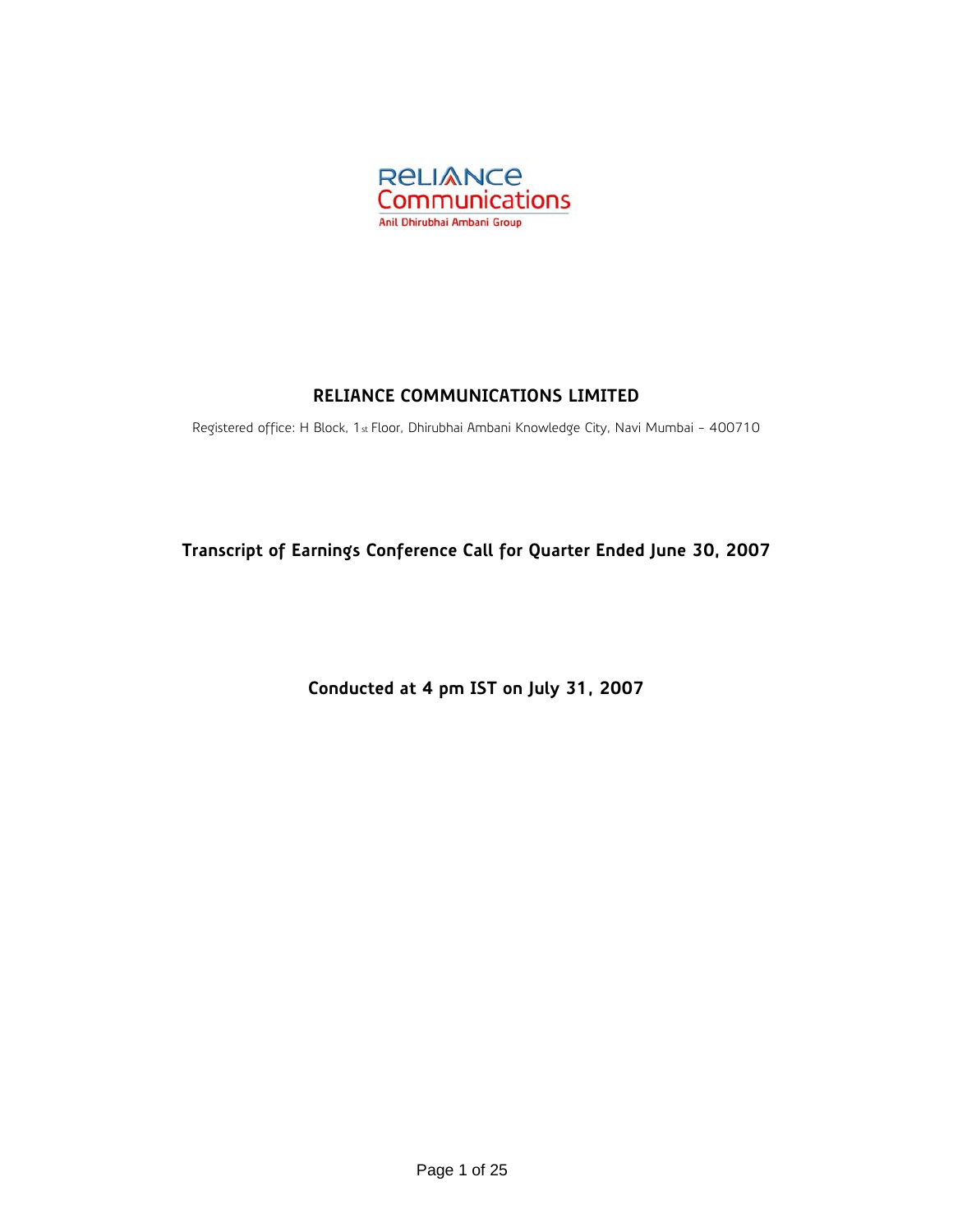## Operator:

Thank you for standing by. And welcome to the Reliance Communications Global Earnings Conference Call on the Reliance Audio Conferencing Platform. This call is hosted by Macquarie Securities. At this time all participants are in listen-only mode. There will be a presentation followed by a question-and-answer session, at which time, if you wish to ask a question, please press "star, one" on your telephone. Please be advised, this conference is being recorded today.

I would like to hand the conference over to Mr. Shubham Majumder. Over to you, sir.

## Shubham Majumder:

Thank you. Good morning, afternoon or evening ladies and gentlemen. We at Macquarie Securities are pleased to host this call for the first quarter ended June 30, 2007 results of Reliance Communications. We would like to congratulate the Reliance Management on a fine set of results, which caps a quarter of hyperactivity and remarkable achievement. Today, we have the entire senior management team from Reliance Communications, the Chairman, Mr. Anil Dhirubhai Ambani and the leaders of the Company's strategic business units namely Mr. S. P. Shukla, who leads Wireless; Mr. Punit Garg, who leads Global Data including Flag Telecom; Mr. V. K. Aggarwal, who leads Global Voice and Mr. Prakash Bajpai, who leads Broadband.

The call will begin with some key observations from the Chairman and Senior Management of Reliance followed by a question-and-answer session. I must remind you that the overview and discussion today may include certain forward-looking statements that must be viewed in conjunction with the risks that the Company faces.

It is now my pleasure to hand over the call to Mr. Anil Ambani. Thank you.

## Anil Dhirubhai Ambani:

Thank you, Shubham. I would like to welcome all of you to this earnings call organized today to discuss Reliance Communications' financial performance for the first quarter ended June 30, 2007.

To start with, I am glad to report that in the short period of one quarter we have lined up a long list of operating and financial accomplishments that provide us the impetus for our future growth.

But before I move forward, I would once again provide a quick background of our company Reliance Communications for those who do not all ready know us very well.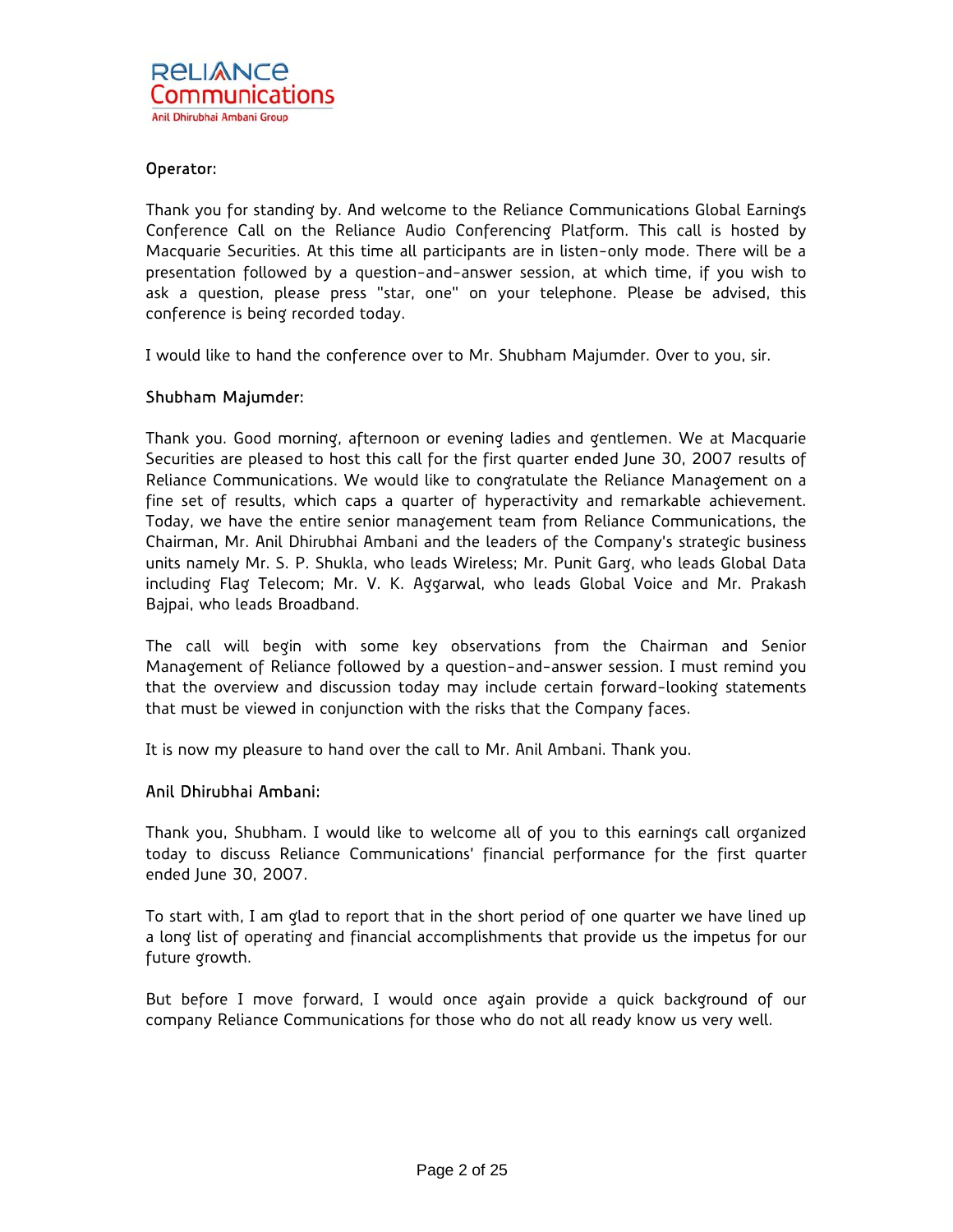

Most of you know us as a leading Indian wireless services provider. In addition, we operate the single largest private submarine cable system globally that we are now leveraging upon to rapidly move up the value chain. We carry over 40% of the total international traffic to India. We are the only Indian company with over 1 million individual retail customers in the United States. We provide data connectivity to over 80% of India's top companies. And we now have a customer base of over 35 million, placing us among the largest telecom companies in the region.

We continue to rapidly penetrate our addressable markets with a range of offerings that provide the highest standard of service and unmatched value.

We believe that we are well positioned to drive growth and development of the Indian telecom market and also address synergistic growth opportunities in the global telecom market. We remain completely focused on the achievement of profitable growth which we believe will create sustained long-term value for our more than 2 million shareholders.

Financial performance: If you look at our financial performance during the first quarter of the current fiscal year, revenues increased by 32% over the corresponding quarter last year and by 9.3% from the sequential quarter to Rs. 4,304 crores or US\$ 1.06 billion.

Our profitability continued to surge. EBITDA for the quarter when compared to the corresponding quarter last year expanded by a whopping 50% to Rs. 1,814 crores or US\$ 447 million.

EBITDA margin increased from 37% to 42%. This is the highest for any telecom company in India. Our EBITDA margin on a net revenue basis is 54%, which places us in the group of top 10 telecom companies in the world. In the first quarter, we recorded the largest year-on-year PAT growth of any telecom company in the country at 138%. Our profits increased from a loss of Rs. 250 crore two years ago to Rs. 513 crores in the corresponding quarter last year, to Rs. 1,221 crores in the last quarter, driven by value created across the various facets of our integrated telecommunications services business.

With this rapid expansion in profits, the return on net worth generated by Reliance Communications expanded to 36% in this quarter.

I would like to highlight some of the key performance indicators that differentiate our business from other participants in the industry.

Revenue generated from each wireless subscriber or ARPU remains very stable for Reliance Communications compared to a general industry trend of significant decline experienced by other operators. At Rs. 375 per month in the last quarter, our ARPUs are now among the highest in the industry. Our revenue per minute from wireless customers has also remained stable for several quarters, again compared to significant decline across all the other operators. In the first quarter of this fiscal year, we recorded revenue per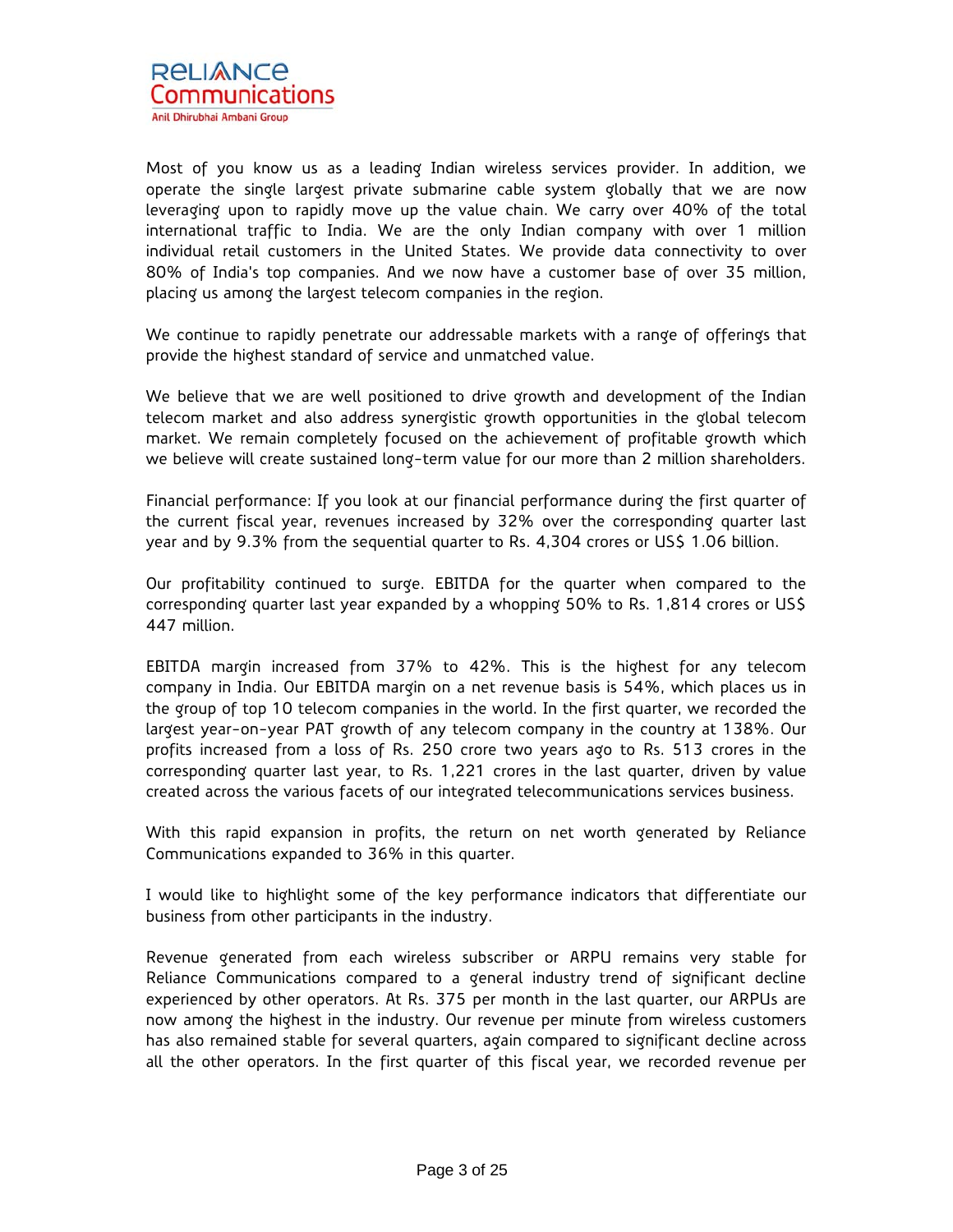

minute of 74 paise, 6% higher than the preceding quarter. Our revenue per minute has consistently remained in the 70 to 80 paise range whereas others in the Indian telecom space have seen a trend of rapid decline.

Over the past year, we have created a strong financial platform that will form the basis of our accelerated growth in the future. We have worked towards optimizing our capital structure, reducing the cost of our resource base and building access to funds that involves very limited cash outflow over the next five years.

Our total asset base today stands at Rs. 42,000 crore or more than US\$ 10.3 billion. Our net worth is now at Rs. 24,000 crore or US\$ 6 billion. Our balance sheet today allows us to potentially access debt funds to the tune of Rs. 63,000 crores or US\$ 15.5 billion.

These are very significant numbers, even by international standards, that will support our organic growth and expansion and allow us to pursue any inorganic opportunities available in the telecom sector in India and globally.

Along with the expansion of the resource base, we have focused on optimizing the returns from the resource base. Increasing the utilization of our assets and investments, we have expanded our return on net worth from under 20% when we listed to over 36% in the quarter under review.

You will probably agree that this is no small achievement, especially the rapid timing of the turnaround.

I am also happy to share with you that our stock market capitalization continues to surge as investors recognize the potential for further value creation from our various growth initiatives. The value of our company expanded during the quarter by Rs. 24,500 crores or roughly US\$ 6 billion. We outperformed the benchmark Sensex, Nifty and other large cap and telecom industry peers by a factor of two times. We now rank among the top three private sector companies in India by value and also among the top five most valuable telecom companies in Asia.

The way forward: We are now committed to investment that will take us to the next level of growth and business achievement. I call this a transformation of your company over the next few years. We have commenced the rollout of the world's largest and fastest network expansion program. Upon its completion, we will operate the single largest wireless network in the world covering more than 900 million people in India across 23,000 towns, 600,000 villages, and we will also cover nearly a 100% of all the rail routes, national and state highways in the country. This course of expansion and scale of expansion has never ever been seen anywhere in the world.

Clearly emanating from this, coverage will be our key differentiator in this highly competitive Indian wireless market and we expect our already strong growth momentum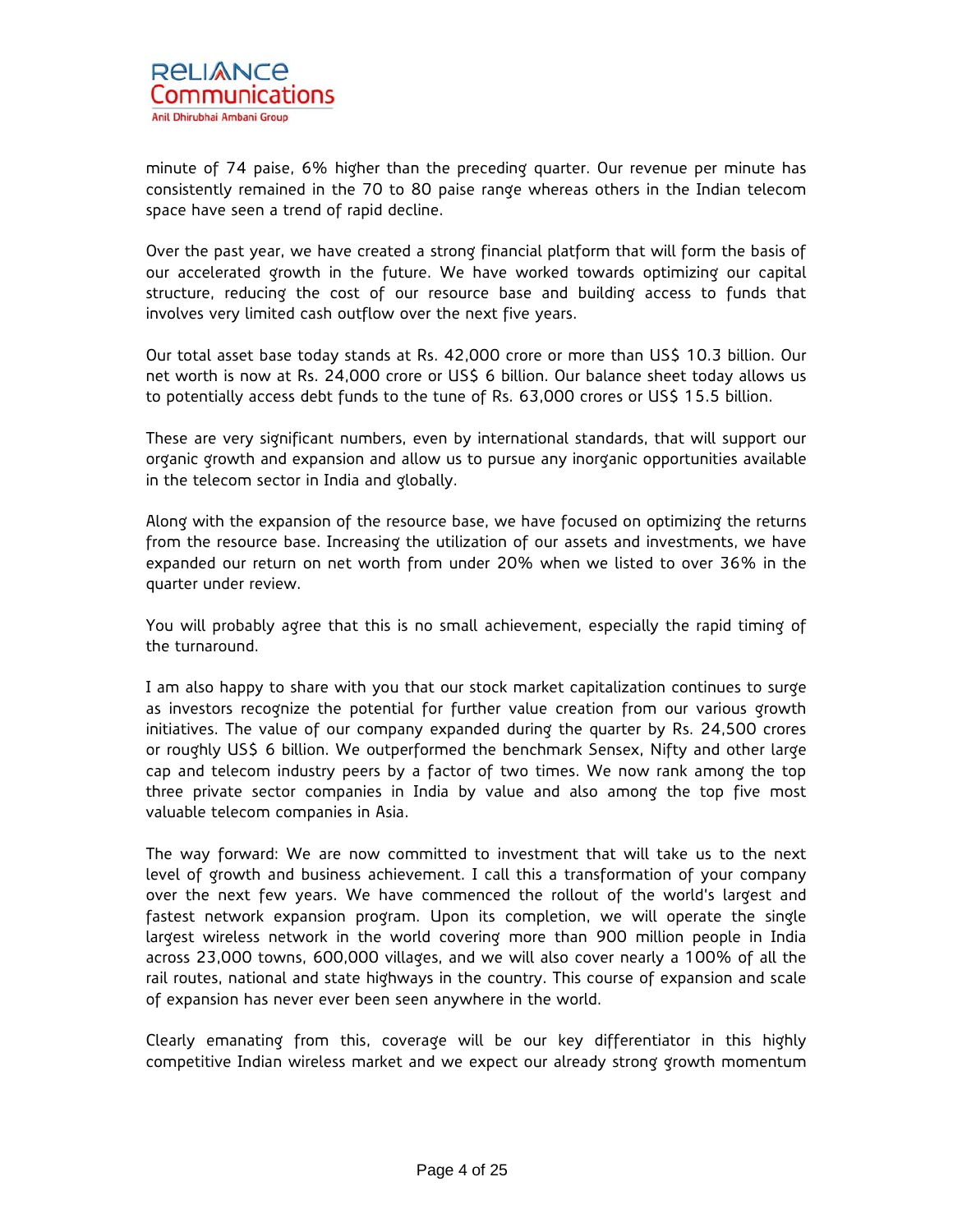to further accelerate as our expanded network becomes operational. In the first quarter itself, we have already made capital expenditure commitments of more than Rs. 10,000 crore or US\$ 2.4 billion or virtually the entire capex guidance for the current fiscal year.

Value unlocking: We also announced two key transactions that underscore our objective of creating value for our shareholders and across our business operations. We recently announced the sale of 5% of the equity share capital of Reliance Telecom Infrastructure Limited, our fully-owned tower company, for about Rs. 1,400 crore that is roughly US\$ 338 million.

The deal attributes an equity value of about Rs. 27,000 crore or roughly US\$ 6.75 billion to Reliance Telecom Infrastructure Limited. This value is equivalent of Rs. 135 per share or more than 25% of the current Reliance Communications share price.

Operating as an independent wireless telecom infrastructure company, Reliance Telecom Infrastructure will provide integrated services to telecom operators in India and co-locate multiple tenants on its towers. Reliance Telecom Infrastructure has a significant build-out plan of over 23,000 towers during the current financial year, by when it will become the largest tower company in the world.

Going forward, we have many more such value unlocking initiatives at various stages in the pipeline. At our recent Annual General Meeting, the first one for shareholders, I announced our plans to unlock value from the proposed special economic zone at the Dhirubhai Ambani Knowledge City near Mumbai, and from the BPO business centered around our contact center facilities. This was in addition to Reliance Telecom Infrastructure and the planned IPO or private placement of Flag Telecom. These four initiatives should come to fruition based on current efforts by the end of this fiscal year.

The acquisition of Yipes: The other key transaction announced recently is the acquisition of US-based Yipes Holdings for Rs. 1,200 crore or roughly US\$ 300 million. Yipes is a leading provider of managed Ethernet services. It currently has nearly 1,000 enterprise customers, across financial, legal, government and healthcare verticals which account for 50% of the Ethernet market. The market for managed Ethernet and application delivery services is forecasted to triple in size to more than US\$ 25 billion worldwide by the year 2010. The acquisition of Yipes drives forward our strategy to offer the most sophisticated, cutting edge data communications products and services. We will now focus on rapidly doubling Yipes' coverage in the US and globalizing Yipes' service offerings by leveraging Reliance Communications customer relationships and worldwide network reach.

Proliferating the market: During the quarter under review, we have made several initiatives towards bringing more affordable connectivity solutions to subscribers in India. The most significant of these is the introduction of a range of mobile handsets under our proprietary brand name called "Classic". These feature-rich phones, straddling a wide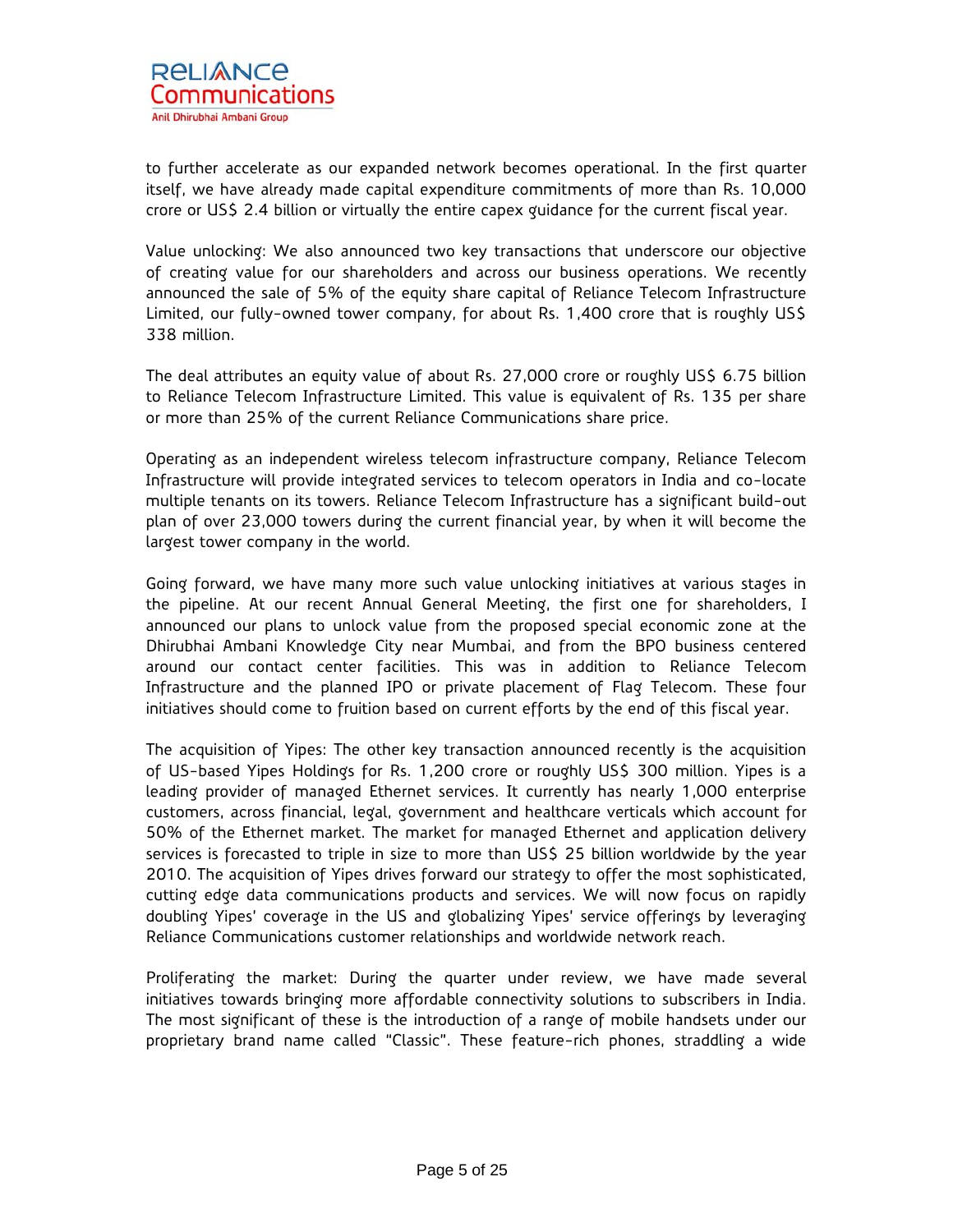range from monochrome to color and FM radio phones, were very well received in the Indian market.

"Classic" provides mobile subscribers in India significant value at each price point compared to any other offering in India and across the world positioning us favorably for subscriber acquisition on our rapidly expanding network across urban as well as rural India.

I am happy to report that "Classic" is already the number two brand of handsets in the country. Strong up-take of the Classic range has driven our accelerating wireless subscriber additions.

The last month saw us adding 1.45 million subscribers, our highest ever net addition in any month. During the quarter, we added 3.87 million subscribers, representing a market share of nearly 20% of net additions. Going forward, we will continue to closely align with our technology partners to address the requirements of Indian customers through the introduction of even more affordable and feature-rich handsets, wireless internet data cards, a host of data applications, and mobile broadband technologies.

To close, I would like to reiterate that we are extremely excited about the opportunity that lies ahead of us. Starting way behind the mobile telephony boom across the globe, India could be expected to see a predictable trend of increasing penetration over multiple years. However, the potential of our business goes far beyond mobility alone.

The world is seeing a convergence of telecom, media, entertainment and the internet. There is no other company that we believe is better positioned to participate in the emerging opportunity as Reliance Communications.

With that, I will now request my colleagues to briefly update you on the progress made by each of our businesses this quarter. I will now hand over to S.P. Shukla, who leads our personal wireless business.

## S.P. Shukla:

Thank you, Mr. Ambani and good day to all participants on this call. Reliance Wireless business, as you all know, caters to the full spectrum of customer segments in the field of mobile communications, fixed wireless, wireless internet, public calling offices and rural telecom. We are providing wireless services on CDMA and GSM platforms in 23 service areas across the country.

We begin with our financial results. Our Wireless revenues in the quarter ended June 30, 2007 have recorded a robust increase of 13.6% over the previous quarter. Similarly, EBITDA for first quarter went up from Rs. 11.5 billion to Rs. 13.4 billion. That is from US\$ 283 million to US\$ 330 million, a significant increase of 16.3%.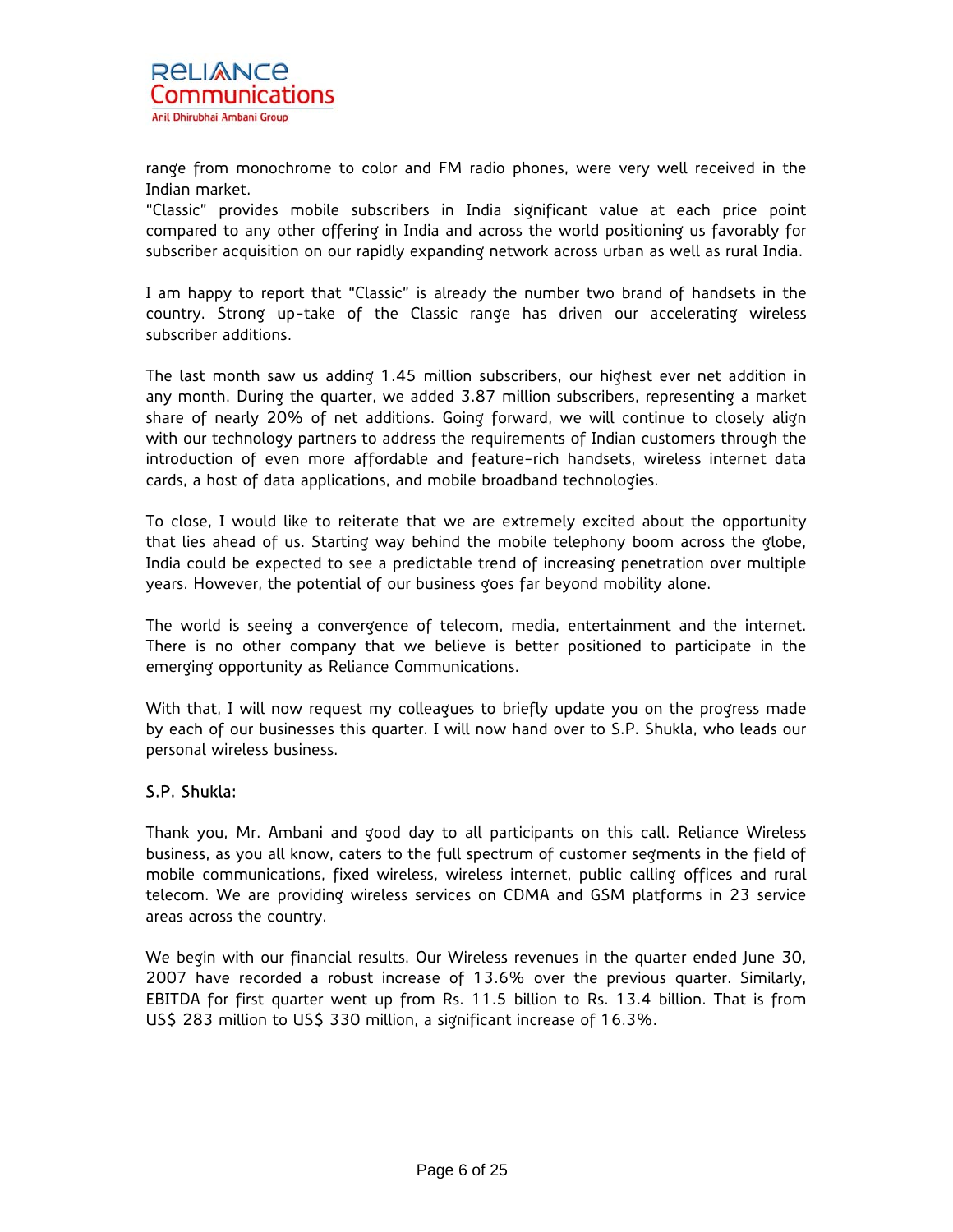As a result, our wireless EBITDA margin has moved up from 38.8% in the fourth quarter to 39.7% in the first quarter of the financial year. Due to continuously improving economies of scale, we have been able to increase our EBITDA margin in every consecutive quarter in the last two years since the demerger from RIL.

These economies of scale arise from the continued rapid expansion of our subscriber base, which reflects our strong participation in the explosive growth of Indian's wireless sector.

During the quarter just ended, we added 3.9 million wireless subscribers, which is 19.6% share of industry net adds as against 17.6% during the previous quarter. As a result, our overall market share now stands at 17.6%. In the six service areas where we operate both CDMA and GSM services, we continue to outperform all other operators, with a 32% market share of net adds in the last quarter.

Coming to KPIs, our wireless ARPU remains stable at Rs. 375, which is US\$ 9.25 in the quarter just gone by as against a continuous fall across the industry. Our revenue per minute recorded a notable improvement from Rs. 0.70 per minute in the previous quarter to Rs. 0.74 per minute in the current quarter.

Over the past two years, we have been able to maintain a consistent per minute revenue yield in the range of 70 paise to 80 paise per minute, while other leading operators have experienced declines of 30% to 40%. This has been achieved through further rationalization of our tariff structure, which resulted in relatively lower number of promotional minutes as part of the subscriber acquisition process. It also reflects the great success of our handset program, which I will come to in a moment.

The continued rebalancing of our acquisition and tariff strategy has resulted in minutes of usage declining from 541 minutes per subscriber to 510 minutes per subscriber during the quarter. In fact, you would noticed that for all three parameters - ARPU, RPM and MOU, we have converged with the best industry benchmarks.

Talking of handsets, the quarter ended June 30, 2007 saw the introduction of our highly popular Classic-branded handsets at three unique price points that blew the market away. For the youth segment, we introduced fully loaded FM radio capable phones at prices beginning Rs. 1,888 that is US\$ 46. Similarly, for the segment upgrading to color phones from earlier monochrome handsets, we introduced a feature-rich model at just Rs. 1,234, which is approximately US\$ 30. And for the economy segment, we introduced monochrome handsets at Rs. 777, Rs. 888 and Rs. 999 respectively, which is US\$ 19 and upward.

In each case, our models offer the highest features at the lowest price compared with anything available not just in India, but anywhere in the world. In the past two months, we sold over 3 million Classic phones, establishing Classic as the second largest selling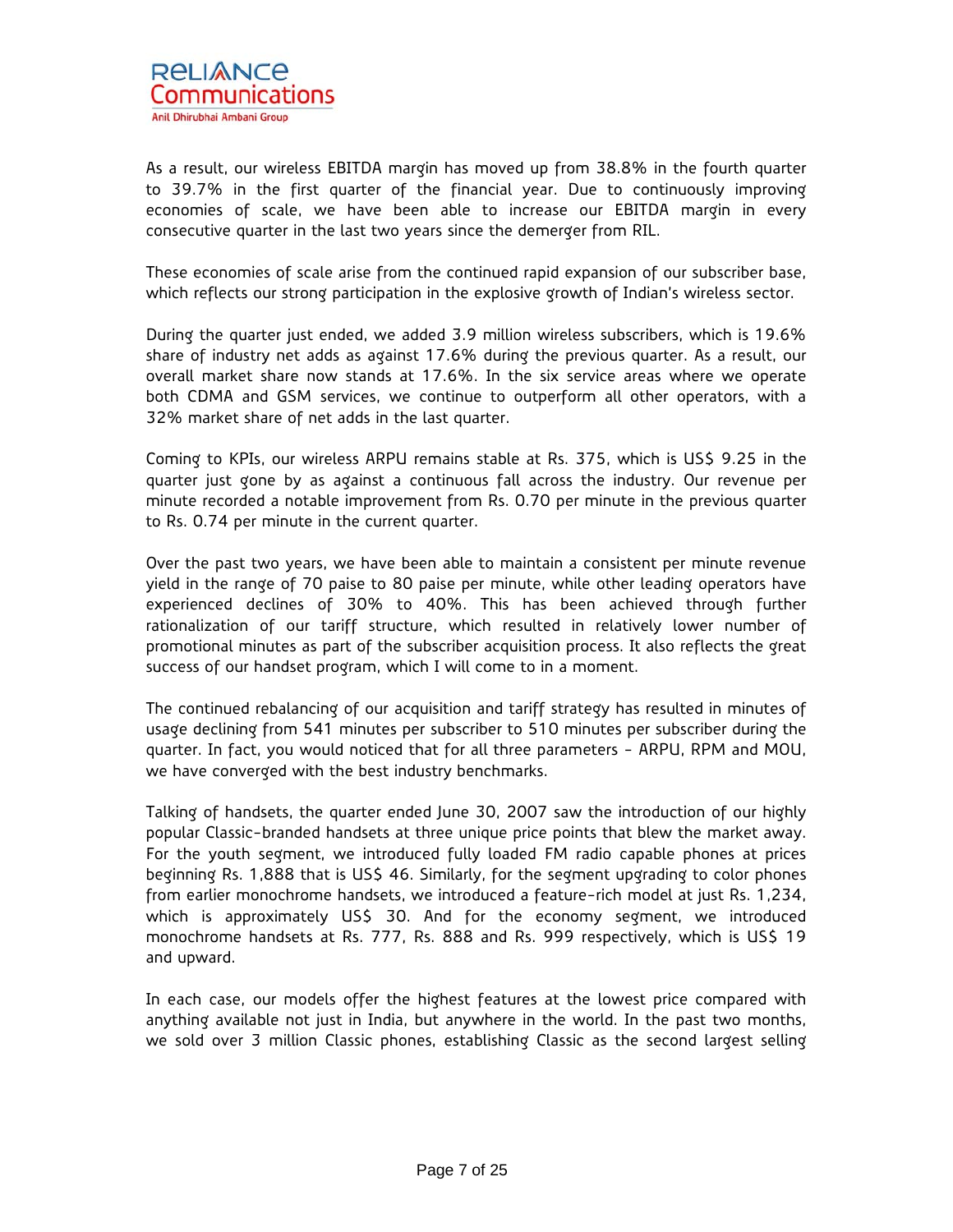

handset brand in the overall market, with a market share larger than the next three largest handset vendors put together.

The success of Classic handsets range and our undisputed leadership in the bundled handset plus service space has undoubtedly contributed to the strengthening of our subscriber acquisition performance. Today, we have a range of 15 Classic-branded CDMA phones and over 50 CDMA phones in total, which are available in the market across all the vendors in our program. This compares with just two models when we started our service in 2003, and there is a lot more to come…

I would like to share with you that we have just launched Classic handsets for our GSM customers in the eight service areas where we are operating GSM service. Response has been highly encouraging and we are confident of sharing excellent up-take numbers with you in the next quarter.

We have continued to be at the forefront in structuring innovative services and pricing plans. We led the industry during the quarter in offering India Roam Free plans, in which no roaming-related charges are applicable within India. Similarly, we became the first operator in India to offer international calling rates as low as Rs. 1.75, which is 4 cents per minute to the USA and Canada calling from India. Both of these initiatives were aimed at the high ARPU customer segment where Reliance has a strong position due to its usage friendly plans and superior data speed of our CDMA-1X network.

We have recently selectively re-introduced our unlimited talk plans for Reliance to Reliance calls in service areas where we have capacity available. This leads to quick monetization of new capacity created as a result of our massive network expansion. In the non-voice area, we were the first operator in India to extend the micro billing concept to mobile data and content services. This has been a driver of subscriptions to popular services such as caller ring back tone.

I am happy to report that the number of unique users of our wireless multimedia Reliance Mobile World services crossed 10 million in the last month, which is 1 million higher than any month in the previous quarter.

Coverage: One of the critical factors contributing to the tremendous subscriber growth and hence scale economies for the wireless business is accelerating network expansion. Our CDMA coverage expanded during the quarter to 10,000 towns and that of GSM to 2,500 towns. This reflects an almost 25% increase in footprint since last quarter.

We are well on track to become the first operator in India to reach a 23,000 town footprint that is almost 100% coverage of all habitats in India with over 5,000 population. We will also be covering almost 100% of national highways and railways and over 80% of state highways.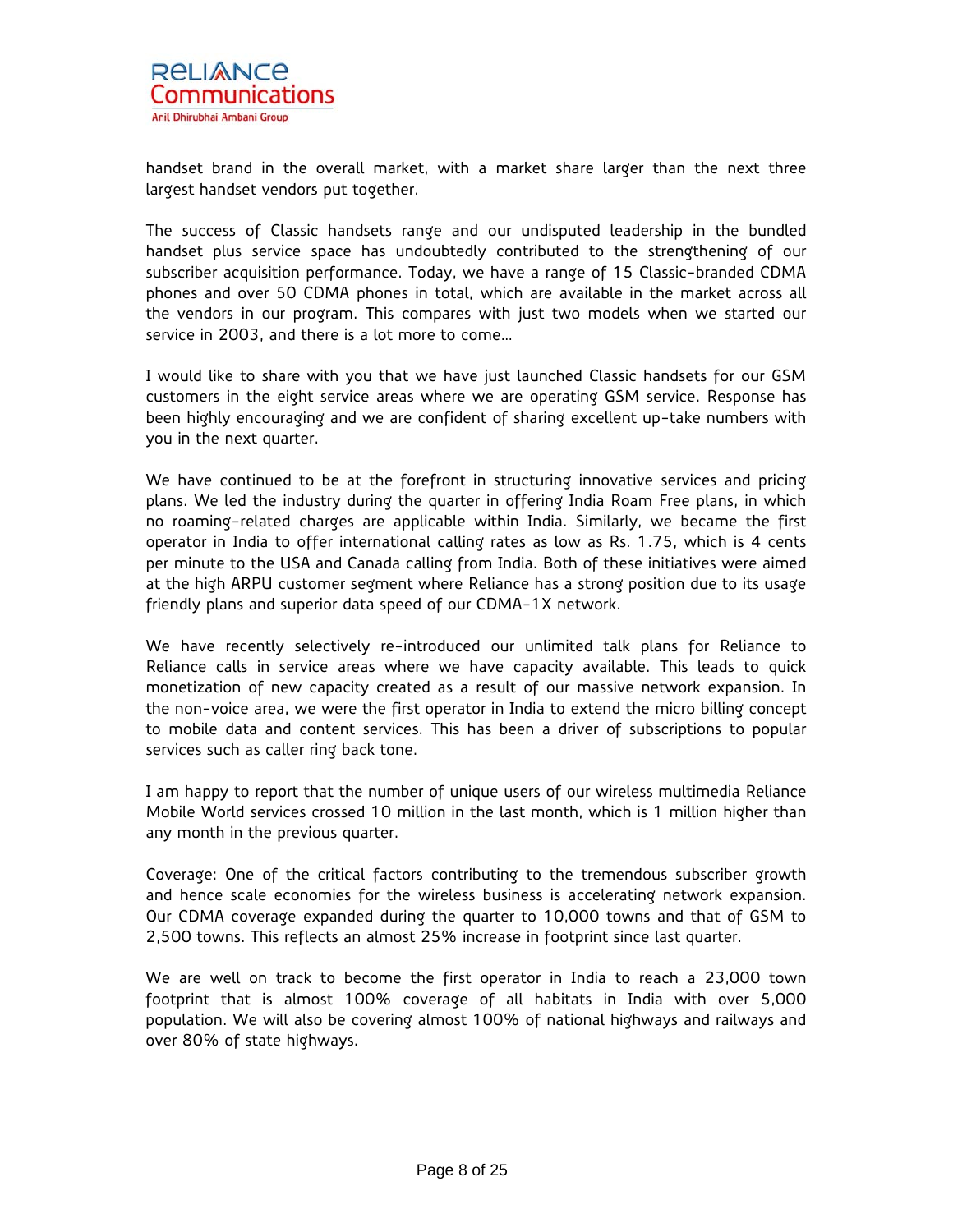We would also like to share with you another unique achievement in the area of rural telephony through wireless coverage by Reliance. In the USO tender, Reliance has bagged 8,982 sites. What is noteworthy is that we will be putting up radio electronics at all these sites at zero rentals for the next 5 years. Furthermore, we will be entitled to a capital subsidy on radio electronics in the USO project areas of North East and Jammu and Kashmir.

This will allow us to stay one step ahead of competition and provide us a sustained competitive advantage.

I shall now hand over to my colleague, Punit Garg.

## Punit Garg:

Thank you, Prakash. Good morning, good afternoon and good evening, ladies and gentlemen. The Global business of Reliance provides international voice and data services. As a segment, Global revenues reached Rs. 13 billion or US\$ 320 million.

After netting of license fees and traffic charges, our retained revenues grew by a creditable 6.2% on a sequential quarter basis. Our EBITDA grew by 3.8% to Rs. 3.2 billion that is US\$ 79 million, hence EBITDA margin improved from 24.1% to 24.9% in sequential quarters.

I would now like to provide an overview of the Reliance Global Data and FLAG business.

Our existing customers continued to provide us with significant repeat business. We won new contracts from over 100 customers during first quarter. Traditionally, the first quarter is the quietist period of the fiscal year. We won major contract values from Hutchison Global Communications, Etisalat from the Middle East, United Technology Corporation from Kuwait in the Middle East, Singtel in Asia and many more customers from the United States of America as well as Europe.

In addition, we continue with our success in the Falcon Cable System. We signed an MOU with a Middle East operator for an over Rs. 2 billion which is US\$ 50 million as pre-build commitment. We continue to grow our network services and value added services in addition to capacity services. We are pleased to announce that we established our first Virtual Point of Presence on the Falcon System in Bahrain. This is a win-win arrangement where Batelco's enterprise customers can get one-stop connectivity to the rest of world. Flag is also able to sell high margin products such as IPLCs, MPLS VPN and Global Ethernet through Batelco's sales channels in Bahrain.

In addition, we are expanding our network coverage for connectivity services. We signed a global partnership agreement with VANCO, which is one of the world's largest Virtual Network Operators and provides advanced connectivity services to over 230 countries.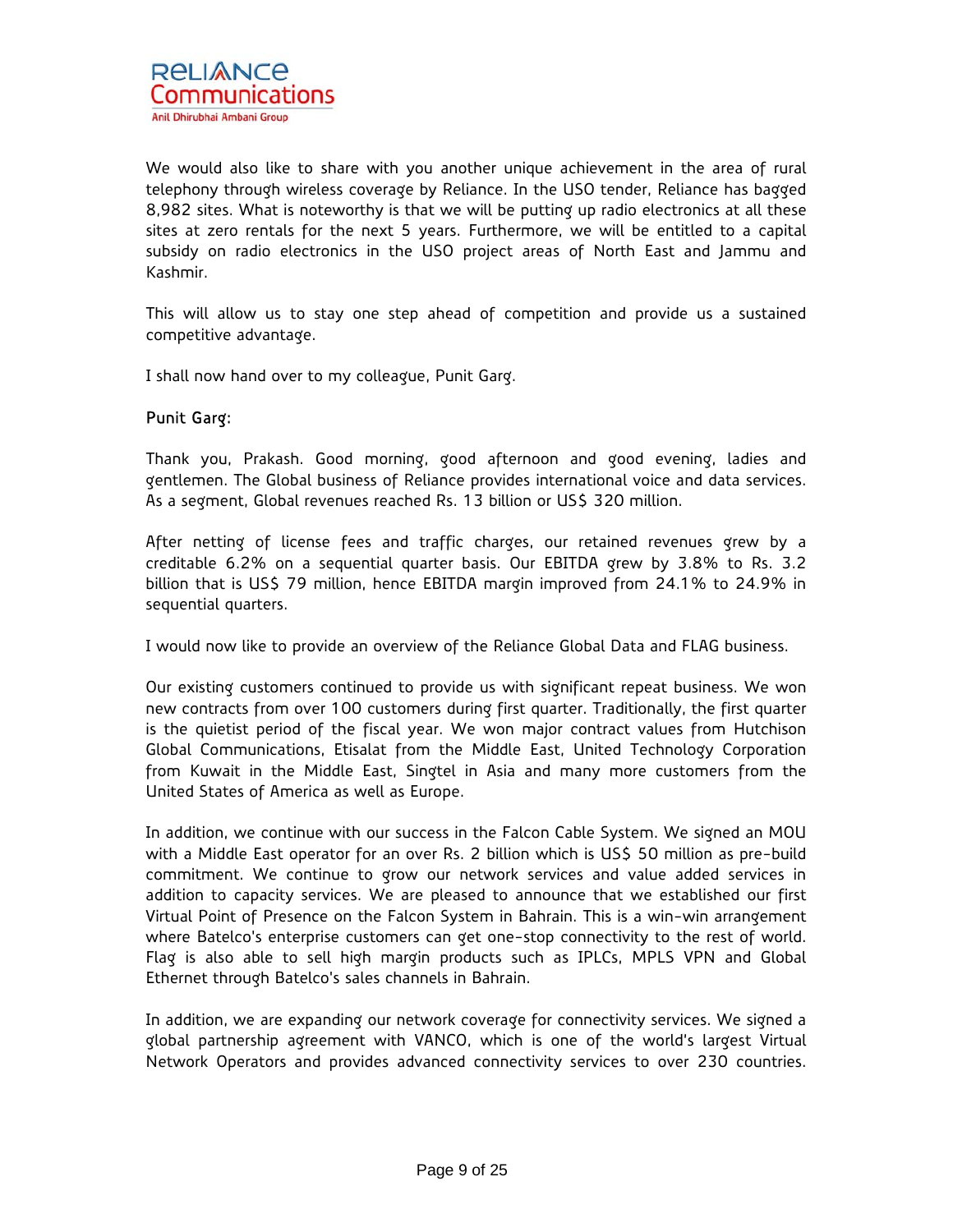Customers purchasing MPLS VPN services from FLAG can now get one-stop connectivity to countries in Latin America and Central America.

On July 14, 2007, we signed definitive agreements to acquire 100% of US-based Yipes Holdings, Inc. in an all cash Rs. 12 billion/US\$ 300 million transaction. Yipes is the largest pure-play Ethernet service provider with nearly 1,000 blue chip customers and connectivity over its own 22,000 km network to the top 14 metro markets in the US.

Ethernet is by far the highest growth segment within the global data market. Ethernet is already a US\$ 10 billion market and forecast to grow at a compounded rate of over 30% per annum and become a US\$ 25 billion market globally by 2010.

Yipes has exceptional product capability in Ethernet, and has been recognized by leading international organizations such as Forrester Research and IDC to be amongst the most prominent companies in its field, several years ahead of its competitors.

Revenue is growing at over 40% per annum. Over 98% is repeat revenue. Financial year 2007-2008 revenue of Yipes is expected to be nearly Rs. 4 billion that is US\$ 100 million. Its gross operating margin exceeds 55%.

Yipes will become a wholly-owned subsidiary of FLAG Telecom. Yipes will operate as a strategic business unit within FLAG. FLAG is committed to spend over Rs. 10 billion that is US\$ 250 million in capex over the next couple of years to expand Yipes' network to 28 metro markets in the US and to take it global on the FLAG footprint.

We expect to get regulatory approval to complete the acquisition during the last quarter of 2007.

NGN: At the beginning of the year, we announced our Rs. 60 billion that is US\$ 1.5 billion global expansion of FLAG's Global Next Generation Network over the next few years. I am happy to inform you that we are close to awarding the supply contract. We are in advanced discussions with potential landing parties to secure pre-build commitments.

You may have heard of new cable announcements. These are new consortium-led systems owned by incumbents and operators in those geographies: TPE system announced between China and the US; AAG system announced between Asia and the US; EASSY for connectivity from South Africa to East African countries.

We view these systems as complementary to our plan to either provide protection to our cable or act as "Feeder" systems to the FLAG Global Network.

I would say, to conclude, that Yipes' Ethernet technology leadership and enterprise customers combined with FLAG leadership in the Middle East and Asia including China,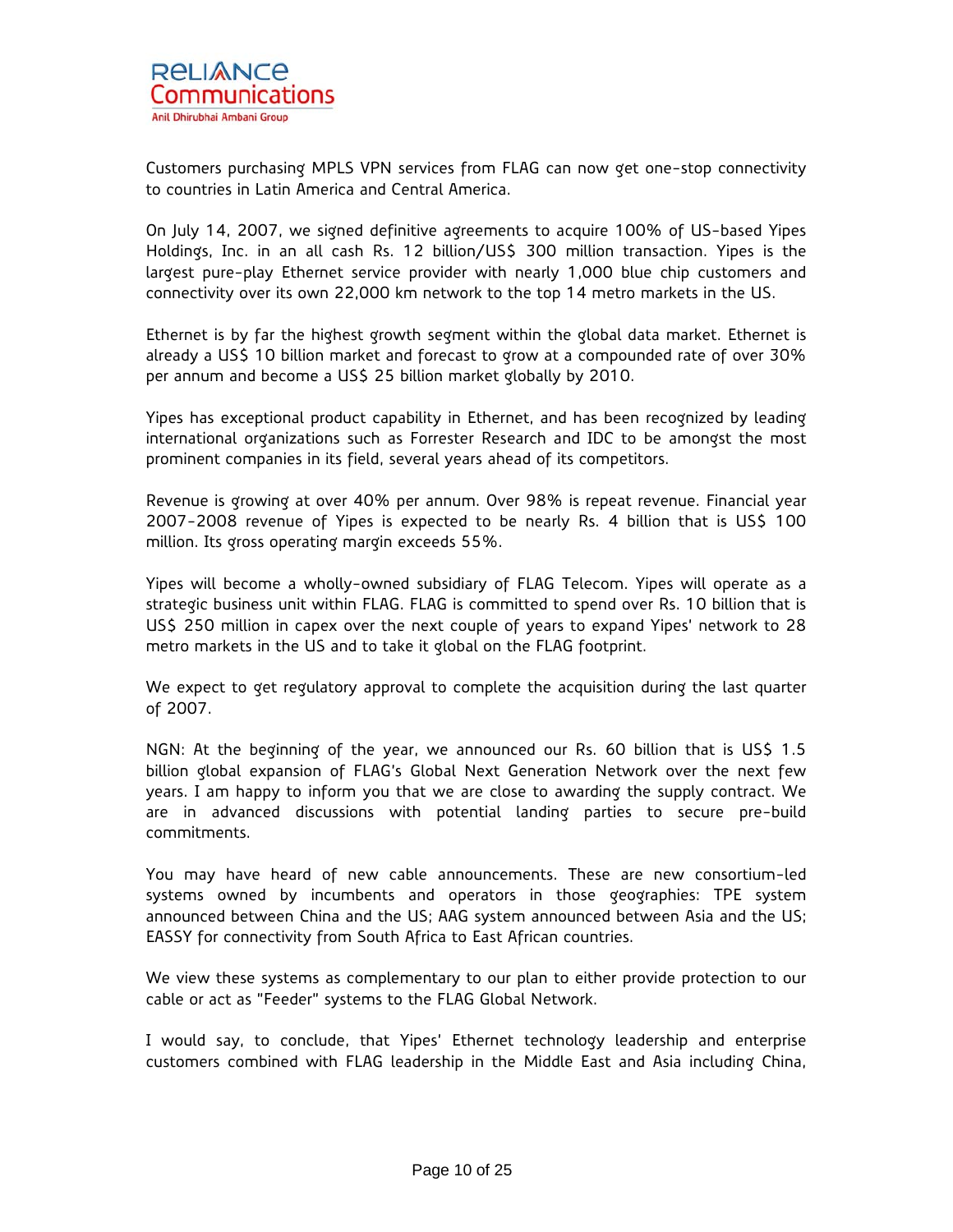Taiwan and Korea; and Reliance Communications' leadership in the domestic data business in India - we are uniquely well-positioned to capture most of the growth in data communications services.

Thank you. Now, I will hand over to V.K. Aggarwal for global voice customers.

## V.K. Aggarwal:

Thank you, Punit, hello everyone. I will now give an overview of the Global Voice business. As you know the Global voice business comprises the international voice business as well as the national long distance business.

We had highly satisfactory performance in this quarter when I speak of the financial performance and the KPIs. In the face of stiff competition, we were able to maintain our customer base and market share in both wholesale and retail segments. We remain the number one ILD service provider in terms of market share with 40% share in the largest segment of the market, ILD India Inbound traffic.

As you are aware with the reduction of the regulatory charge known as ADC, there were price adjustments in the market for wholesale prices and the benefit was passed on to customers. This also added to the traffic volume growth.

Our international long distance minutes grew by 6% to 1.6 billion in this quarter and the national long distance minutes grew by 16% to 5.6 billion on a sequential quarter basis. Better net realization for ILD Inbound helped us improve our margins. Also, Reliance India Call had better revenue realization and margins in Q1 accompanied by higher traffic volume.

The stronger Rupee had some impact on the international voice business performance but as I said the higher traffic and better realization for both wholesale inbound and retail prices for Reliance India Call resulted in good margins in Q1 on a sequential basis as compared to the previous quarter.

International Retail Products: As you know, we have a major chunk of international retail customers, who call India and we crossed 1.2 million customers mark during this quarter. Despite growing competition, Reliance India Call remained the number one retail calling service to India from the US with over 40% market share at the retail level.

Last week, we announced the launch of Reliance Passport range of products for international travelers. Reliance Passport offers international virtual out-roaming at affordable prices with the convenience of buying in Rupees before flying – in Rs. 500, Rs. 1,000 and Rs. 1,500 denominations. For international travelers to India, we have launched a service to receive incoming calls with virtual in-roaming experience.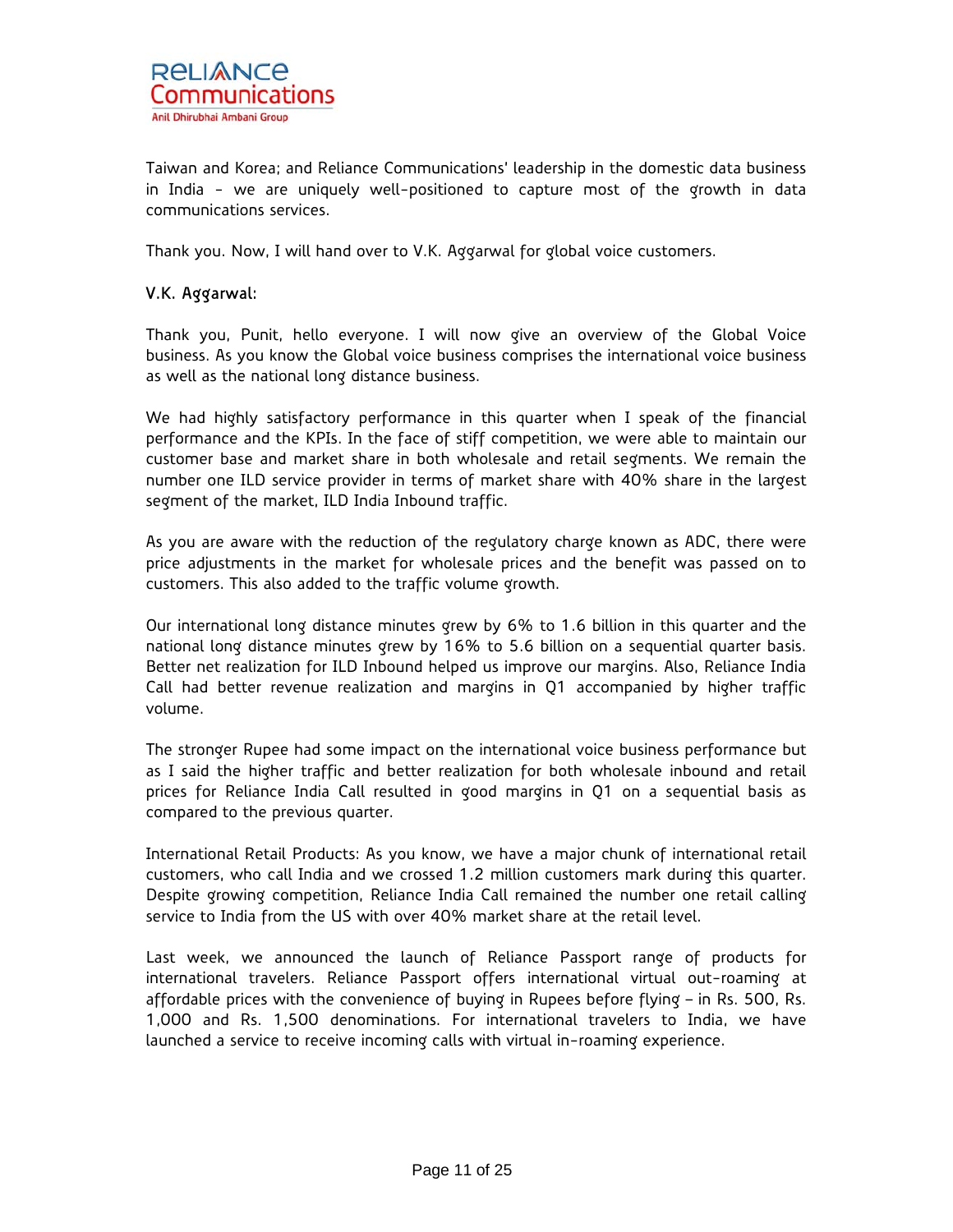Network expansion: Our key business drivers are carrier relationships, network spread and its management, as well as the interconnection with other service providers to maximize carriage of traffic on Reliance's domestic and international network which ensures cost competitiveness with good quality.

Our pan-India optic fiber network is being expanded from 100,000 Rkms to 130,000 Rkms in this year.

New services: Global Voice continues to launch new services higher up on the value change, to improve the mix of revenue from retail and enterprise customers. This will give us sustained captive traffic to meet the competitive challenges.

We launched Managed Contact center and Voice Content services during this quarter. Some major international contact center customers are already on board. We will continue to expand our International Retail voice business to new geographies. We will also aggressively expand the International Hubbing voice business. We will leverage our NLD network and the highest number of interconnects to increase our NLD traffic carriage. New players will also provide us opportunity for sale of infrastructure and bandwidth.

I will now hand over to my colleague, Prakash Bajpai.

## Prakash Bajpai:

Thank you VK, and good day to all participants. Let me now briefly describe the performance of the broadband segment of the enterprise business, during this quarter. It has been yet another successful quarter of high growth, wherein we continued to remain the most preferred Premiere Integrated Solution provider for top enterprises and also maintained our leadership position in voice and data networking solutions and managed internet data center products.

This is evident in the high growth of 33% in the order booking over the previous quarter which exceeded Rs. 3.1 billion or roughly US\$ 80 million – the highest ever in any quarter.

About 38% of new order value came from existing customers, which is a strong endorsement of the quality of our services, range of products and the service levels. Besides the repeat business from top corporates, we are happy to report the addition of names like Bennett & Coleman, AT&T, Bank of America, WNS, Spectranet, Ramco Systems, HSBC, HUDA and State Government of West Bengal to our client list.

With the West Bengal government, we will be setting up over 2,000 rural multimedia kiosks to provide internet and e-governance applications to the masses.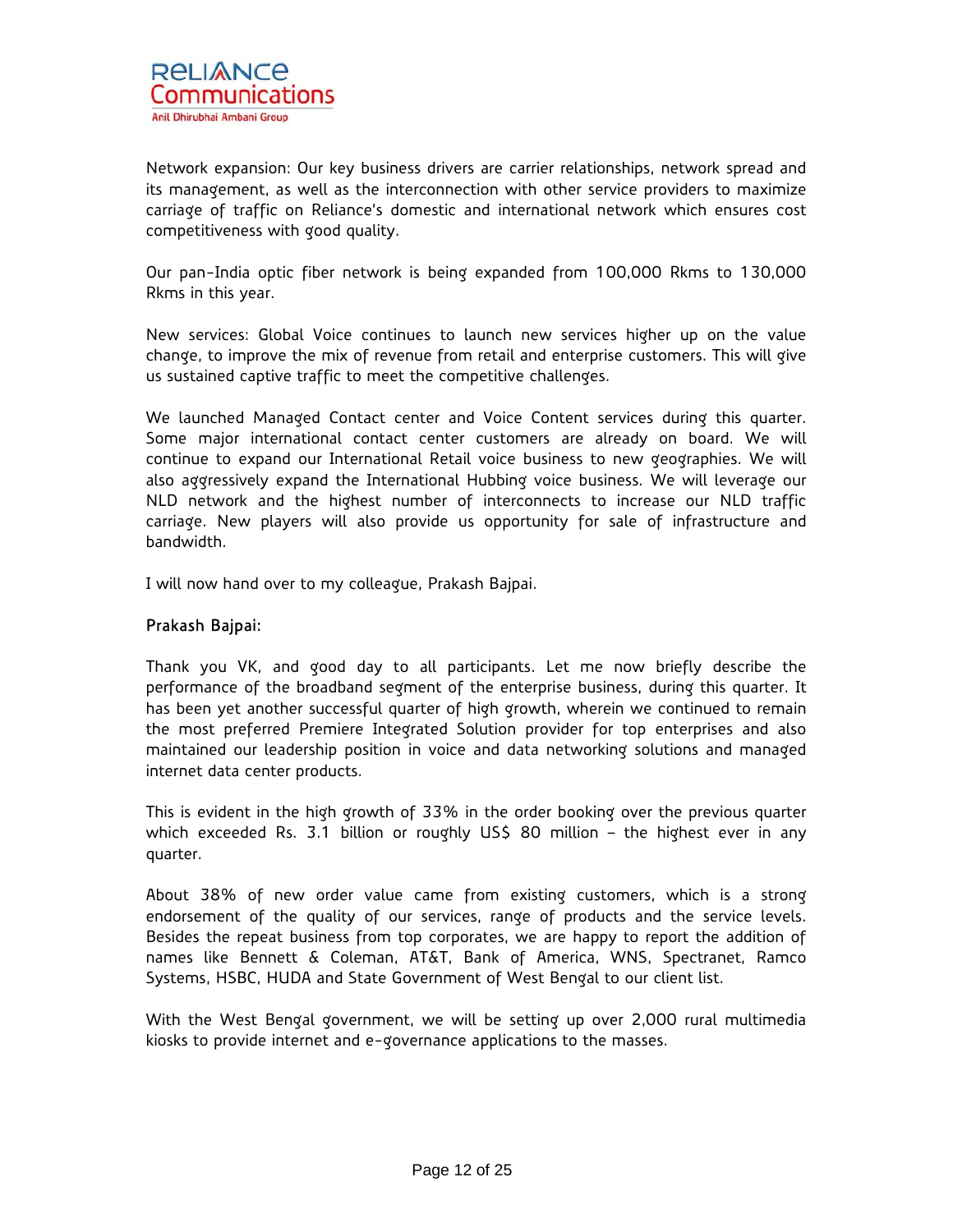

Among the major implementations that we completed this quarter, I would like to highlight the launch of Premier Internet Package over WiMax broadband wireless network. During this quarter, we launched the Integrated Business Internet Package - a unique offer in the market for the SMBs segment, which provides high speed multi-user internet for office, Wireless LAN, business mail and messaging solution and a full security package including firewall, anti-spam, anti-virus protection as one integrated solution.

We also just completed the initial rollout of our planned WiMax deployment. We have activated the network in Pune and Bangalore to provide full city coverage, which enables us to offer Business Internet Package to all SMB customers on "anyone, anywhere, in any building basis". The offer and value proposition has been very well received in the market and in only 30 days of launch in these 2 cities alone, we have already acquired over 5,000 customers and have an additional 5,000 prospects in the funnel. Our total SMB customer base now stands at over 23,000.

We anticipate monthly subscriptions from our broadband wireless service for SMBs segment should yield revenues from a minimum of Rs. 1000 to Rs. 10,000 per subscriber per month that is US\$ 25 to US\$ 250 per subscriber per month, depending on the package. We are targeting around 100,000 broadband wireless subscribers across the selected cities in the first year.

In the next stage of roll out, we will be activating the broadband wireless network in a further top 10 cities, which will be completed before the year end. In rolling out the broadband wireless network, we are able to utilize the extensive metro fiber rings that we have in place as backhaul for the wireless access network, thereby significantly reducing the cost of our roll out. We are planning to invest Rs. 1.5 billion or roughly US\$ 40 million in the broadband wireless network during this financial year.

Talking about the financial performance of this quarter, the Enterprise segment of Broadband continues to be our fastest growing business. The quarterly revenue grew by 16% over the previous quarter to Rs. 3.8 billion and our EBITDA margins remain at the industry leading healthy level of 48%, reflecting the revenue quality.

Having completed the business districts in top 40 cities, we are now continuing to deepen our building connectivity to premium residential neighborhoods as well.

We are thereby extending the IP centric metro Gigabit Ethernet based last mile, which will allow us to support unique multi-play offerings such as high speed secured internet, voice telephony including Building Intercom system, Digital Home networking that is Home PCs or server and Home WiFi systems, video surveillance applications, and of course IPTV with real video on demand and high definition TV service with full interactivity.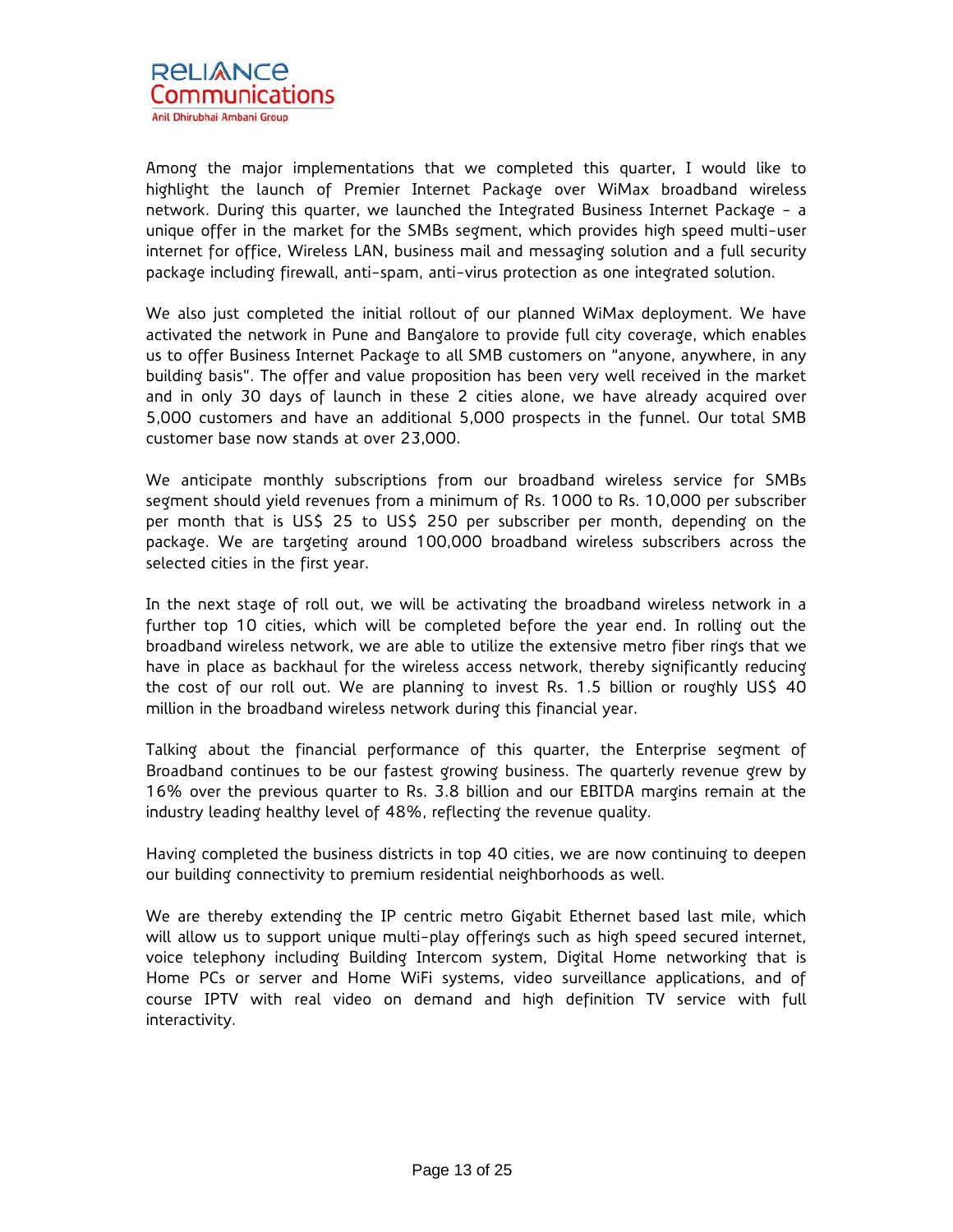On a cumulative basis we have now connected about 600,000 buildings already. After a complete diligence and evaluation for a scalable solution for IPTV eco-system, we have selected Microsoft as our technology partner, and we are now preparing the platform with integrated BSS-OSS back-end to launch fully interactive IPTV services in Delhi and Mumbai before the end of this year.

The DTH platform will also be ready for launch of services before the end of the year. We have finalized the latest MPEG4 compression technology and system integration is already in progress. Transponder space has been allocated from the Department of Space and the head end and other equipment are under completion at this point in time.

I will now hand it back to Dan.

## Daniel Newman:

Thanks, Prakash. We now will open the call to the questions and answers. Time is limited and can I please ask you to focus your questions on major strategic and business development issues. And for each participant to ask no more than two questions each. Moderator, can we take the first question please.

## Operator:

Sure sir. At this time, if you wish to ask a question, please press "star, one" on your telephone and wait for your name to be announced. If you wish to cancel your request, please press the "hash" or the "pound" key.

The first question comes from Mr. Sundeep Bihani from Lehman Brothers, over to you sir.

## Sundeep Bihani:

Good evening, congratulations on the great set of numbers. Two questions – first of all in terms of subscribers, as you double your coverage, what would you anticipate as monthly net adds, let's say in 12 to 15 months time when you have almost double the coverage and double the towers? And secondly can you help me understand, what was the underlying revenue growth in your global business, if we exclude foreign exchange fluctuations? Thank you.

## S.P. Shukla:

As far as subscriber forecast is concerned that's talking about forward guidance. So I would confine myself to saying that industry growth continues to be robust. I do notice that in the month of June, 7 million subscribers were added. And we expect that subscriber growth momentum will continue in the coming quarters rising up to 8 or 9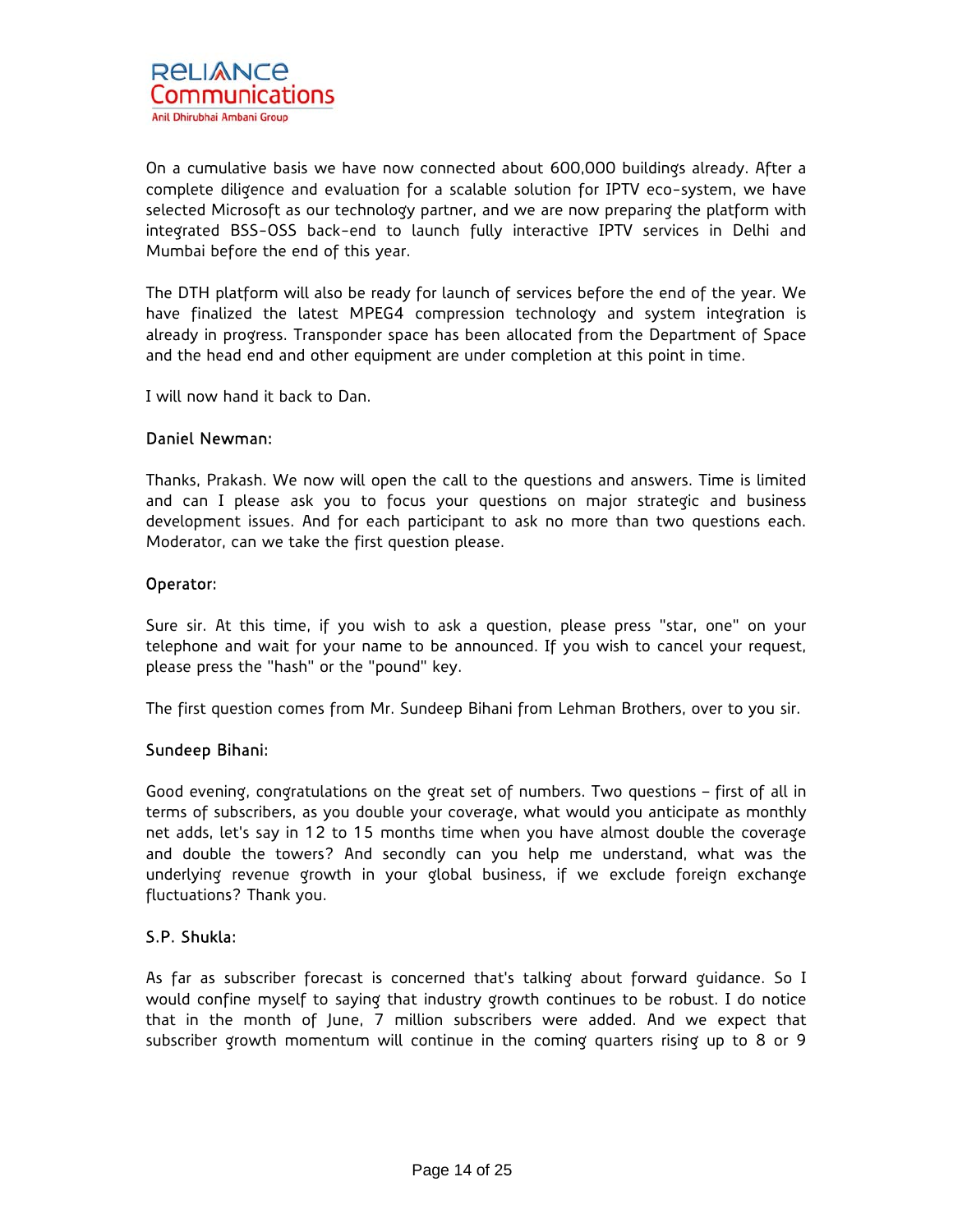

million a month. And Reliance will have its dominant share of the market as we have been recording in the past. I will pass on to Punit to answer your next question.

## Punit Garg:

In terms of growth in global business on a quarter-on-quarter basis our net revenues have grown 6.2% and on the EBITDA margin front we have grown from 24.1% to 24.9% in this quarter.

## Operator:

Thank you, sir. Next question comes from Mr. Suresh Mahadevan, UBS Securities. Please go ahead, sir.

#### Suresh Mahadevan:

Yes. Good afternoon. Thanks a lot for the call and congratulations on an excellent set of numbers. I just had one question. On your handset initiative, could you just give us an idea of what the blended handset subsidy per handset would work out to roughly, thank you.

#### S.P. Shukla:

Thank you, this is S.P. Shukla. We do not disclose such business confidential information. As we have said in the past, we look at the overall integrated package of handset and the overall life cycle value of a customer and that seen over a period of 24 months or 36 months makes for a sound economic case.

## Anil Dhirubhai Ambani:

I think Suresh, I will just add in that directionally speaking, we believe that going forward our handset subsidies are going to show a declining trend compared to where we were in 2004, 2005, 2006 and I think 2007, 2008 and 2009 should be much, much lower going forward.

#### Suresh Mahadevan:

Thank you.

#### Operator:

Thank you sir, next question comes from Henry Cobbe from Nevsky Capital. Please go ahead sir.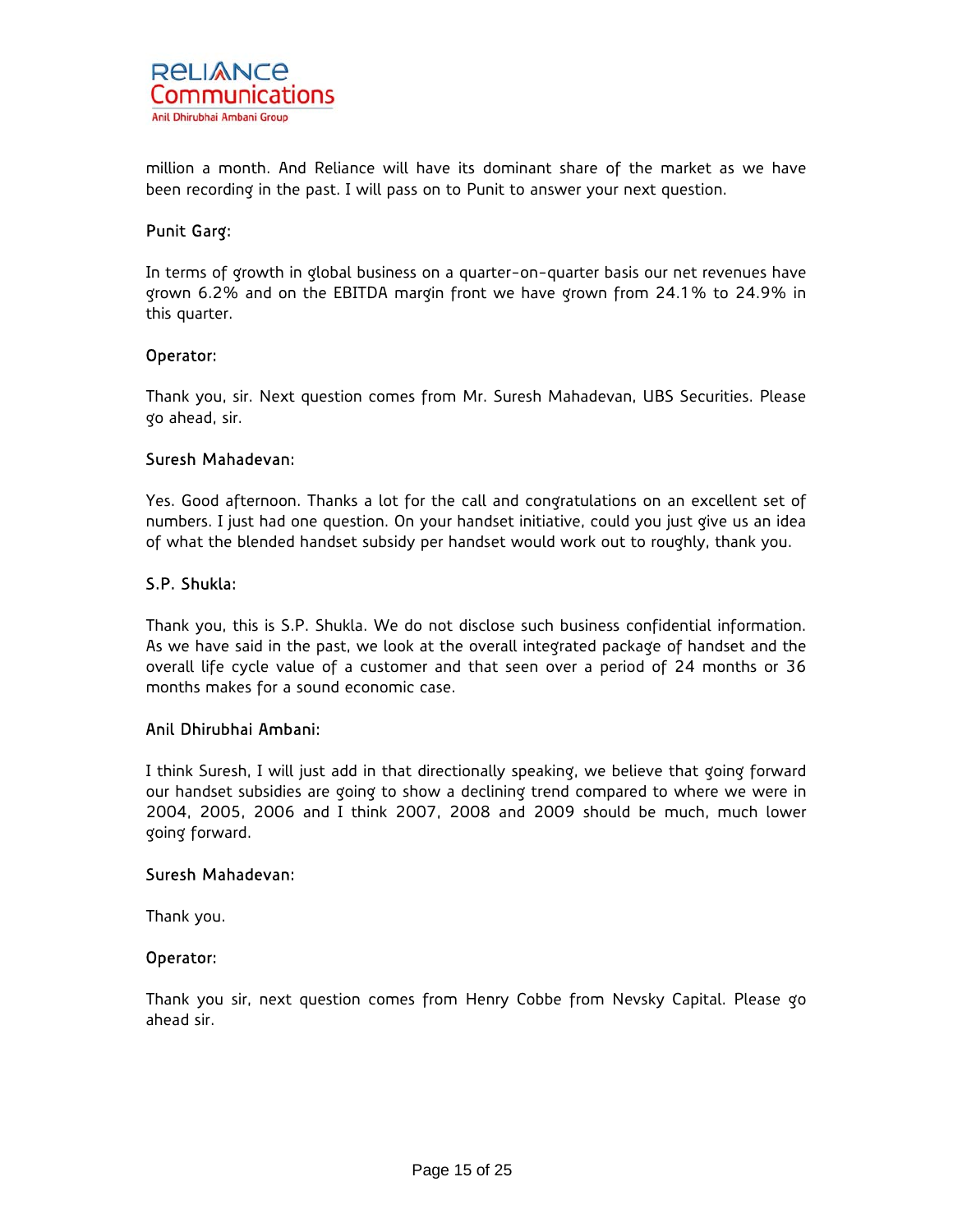## Henry Cobbe:

Hello. Thanks very much for the call. Can you just update us on your consolidated capex guidance for the mobile, global and broadband businesses, and also what your effective tax rate will be for this year and lastly what percentage of mobile revenues are from handsets sales?

## Anil Dhirubhai Ambani:

As far as the consolidated capex guidance is concerned, we have said US\$ 2.5 billion plus US\$ 1.5 billion. We are very much on track. As I have mentioned, we have already committed nearly all the capex for the year as far as the Indian business is concerned. It's already done and we are on our way to project execution.

Effective rates of taxation, we believe will be the minimum alternative tax rates as the cap rates is the way we look at it.

And we don't give any breakdowns between airtime sales and network sales and handset sales. We don't give these breakdowns.

#### Henry Cobbe:

Thank you.

#### Operator:

Thank you, sir. Next question comes from Mr. Srinivas from Deutsche Bank. Over to you, sir.

#### Srinivas Rao:

Thank you very much. Sir, I just wanted a comment on the current status of Qualcomm on the royalty issue. Has there been any progress on that because now Reliance Communications is doing a very large capex program on CDMA. So the commitment to CDMA seems to be very much there so what's the status on the Qualcomm relationship?

## Anil Dhirubhai Ambani:

I think that we are making a very large commitment on our wireless network. As you are already familiar we will be going to over 10,000 towns in our GSM circles. So if that is the case, we are also expanding our CDMA coverage. We have always believed that customers are technology neutral. And we are progressing on both. Also it's important to see that in circles where we are operating GSM and CDMA both, we have an absolute dominant market share of 32%, which no other mobile operator really enjoys.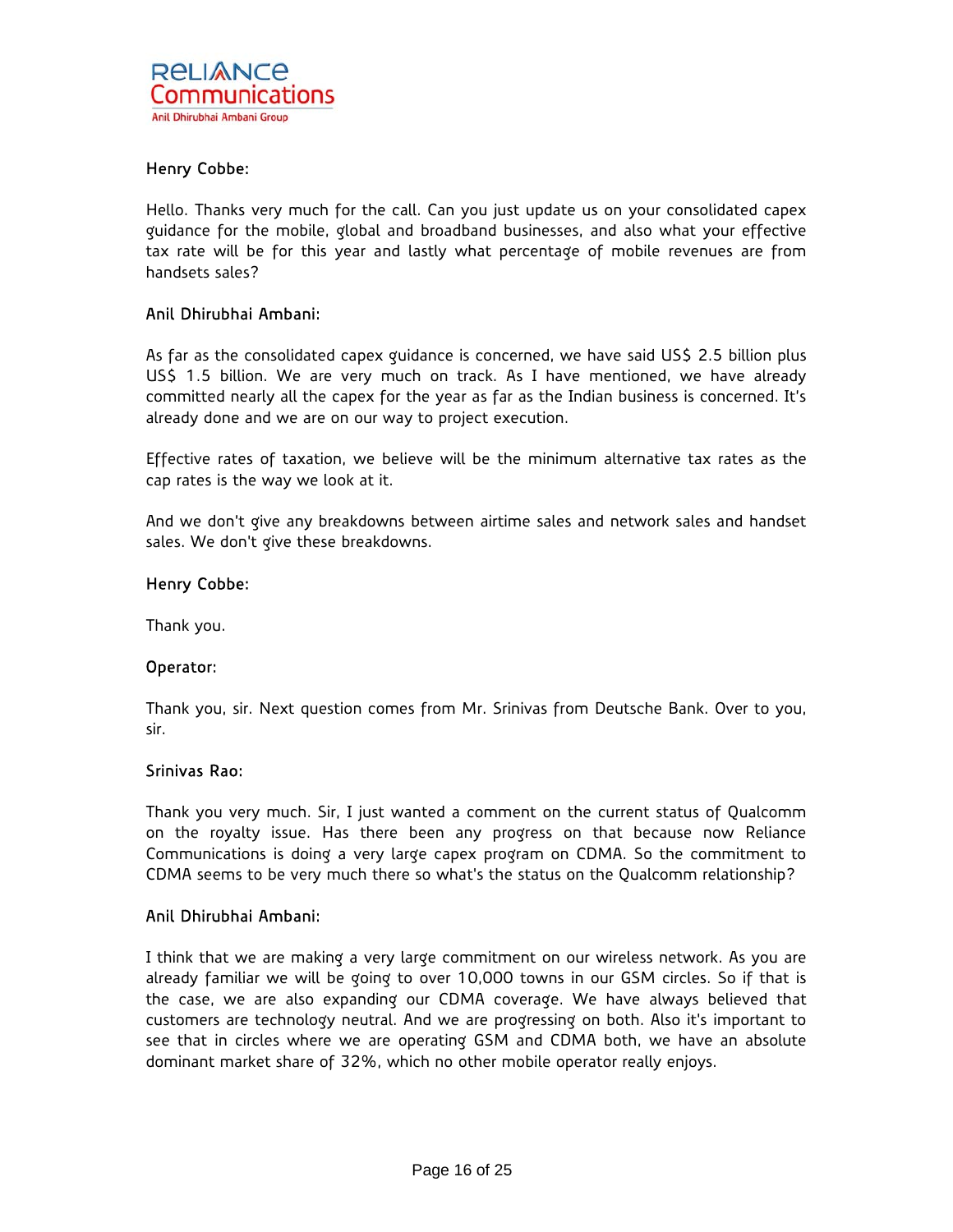

And considering our Reliance Classic range of handsets and the progress that we made in terms of prices, we are getting the relevant support from our technology partners like Qualcomm and others to ensure that the competitive ecosystem is not only maintained but sustained.

## Srinivas Rao:

Thank you, sir.

## Operator:

Thank you, sir. Next question comes from Mr. Vinay Jaising from Morgan Stanley. Please go ahead sir.

## Vinay Jaising:

Thank you. I have two questions. Firstly on the margins. The margins have been phenomenally good, obviously great hike compared to the last quarter. My question is on the SG&A expenses, they seem to have risen by about 381 basis points. You did mention that the subsidies are on the decline, directionally. I don't know if the subsidy comes in this or is it just advertisements because of which the SG&A expenses have gone up. If you can throw some guidance there, what do we look forward to in the quarters to come and is this margin sustainable and expected to rise.

And my second question, sorry it's a repeat, but you know you've invested about US\$ 450 million odd in this quarter, and expect to invest US\$ 3.5 billion for the rest of the year. Which means we'll have a huge capex rollout happening in the next couple of quarters. So I assume that's happening. Just a reaffirmation of that. Thank you.

## Anil Dhirubhai Ambani:

One is that the capex guidance is, as I said, very much on track. We spoke about US\$ 2.5 billion in India this year (excluding towers) and US\$ 1.5 billion on a global basis for FLAG NGN over roughly three years. So don't combine both these as far as India is concerned. We have already committed more than Rs. 10,000 crores of capex for India. So I think that, we are well on our way to achieve the capex guidance of US\$ 2.5 billion for India.

Secondly, the SG&A that you are looking at is clearly… you know, we have become the second largest handset brand in India with Reliance Classic. We have a combined volume, which is more than Motorola, Sony Ericsson, LG and Samsung - all four put together. So there is pre-investment going on in the Classic range of handsets. Also, there is preinvestment as we go from 12,000 towers to 40,000 towers - hiring people, putting all our systems in place, etc. All that is what is being reflected in the SG&A.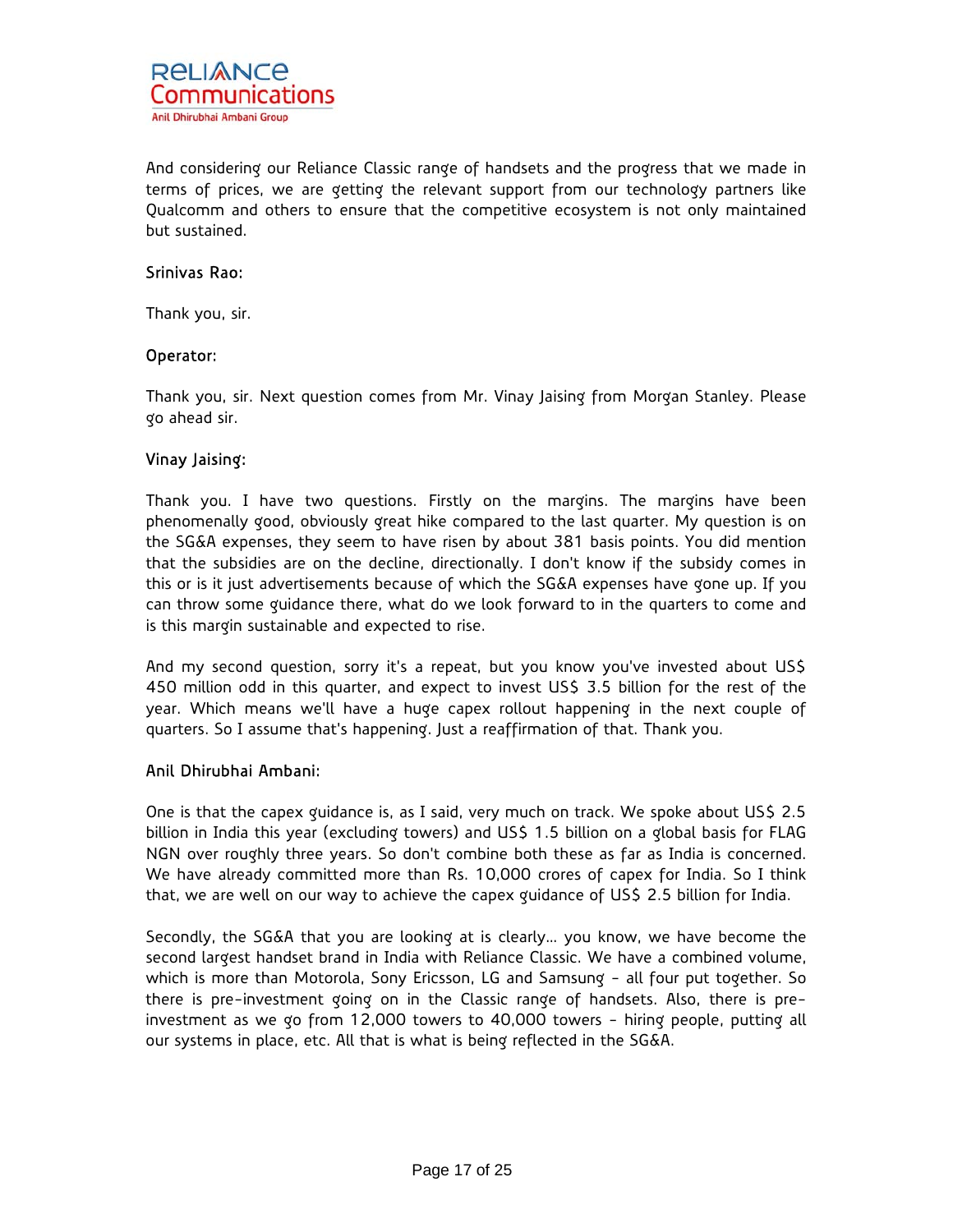

So the way I look at it is that in spite of this huge increase in SG&A, we've got our EBITDA and our EBITDA margins to where they are. If that SG&A was lower, we would have had an even higher growth overall.

To your question on sustainability of margins, I believe that our margins are sustainable in a contextual framework. We have to be completely vigilant of what is happening in the competitive landscape. But overall, I believe that both from a cost perspective, our efficiency perspective and our market penetration and market share perspective, I think that these ranges are sustainable.

## Vinay Jaising:

Thank you so much, sir.

#### Operator:

Thank you, sir. Next in line we have question from Mr. Vatsal Shah from Sushil Finance. Please go ahead, sir.

## Vatsal Shah:

Yes. Okay. Congratulations on your numbers. I just wanted to know, what can you talk about the 3G policy by TRAI on CDMA, which has not been allotted in the 1900 MHz segment?

## Anil Dhirubhai Ambani:

The TRAI has got recommendations, which have been on the website for many, many months, and what you are seeing in some recent newspaper reports is what the TRAI report has on the website for the last many months. So there is nothing new.

## Operator:

Thank you, sir. Next question comes from Mr. Shashank Panda from DDAV. Please go ahead sir.

## Shashank Panda:

Good evening. First, my question is with regard to your IPTV rollout plans, what exactly are you talking about in concrete revenue terms going forward, and the exact rollout plans that you could talk about?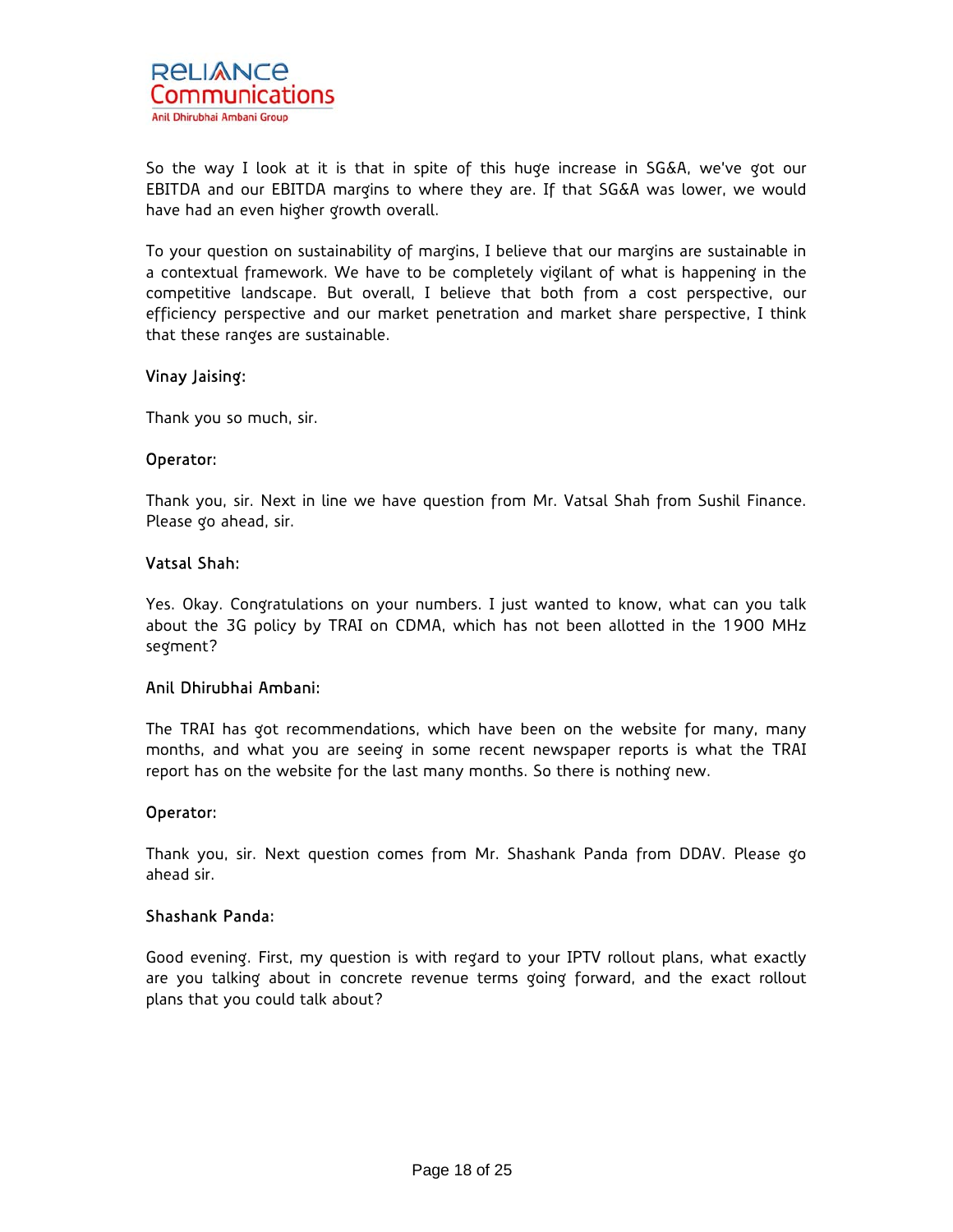## Prakash Bajpai:

Right now we are not talking about the financial plans for this. At this time we are busy preparing for the platform that will be rolled out in the cities of Delhi and Mumbai.

#### Shashank Panda:

And my second question would be on how long would it be before we could start seeing some contribution and if you could give us some sense of exactly what kind of margins this business will enjoy

#### Prakash Bajpai:

We are not giving any forward looking positions at this time, and as far as timeline is concerned, we have said before the end of the year.

#### Shashank Panda:

Okay. Thanks a lot.

#### Operator:

Thank you, sir.

## Shubham Majumder:

Parimala, this is Shubham.

#### Operator:

Mr. Majumder, do you have any question?

## Shubham Majumder:

Yes. I have two questions. Can I go ahead?

## Operator:

Yes sir. You can go ahead.

## Shubham Majumdar:

Hello everyone. This is Shubham Majumder from Macquarie. I have two questions. One is, you know, it's a little long-term perspective. About 12 months or 15 months back when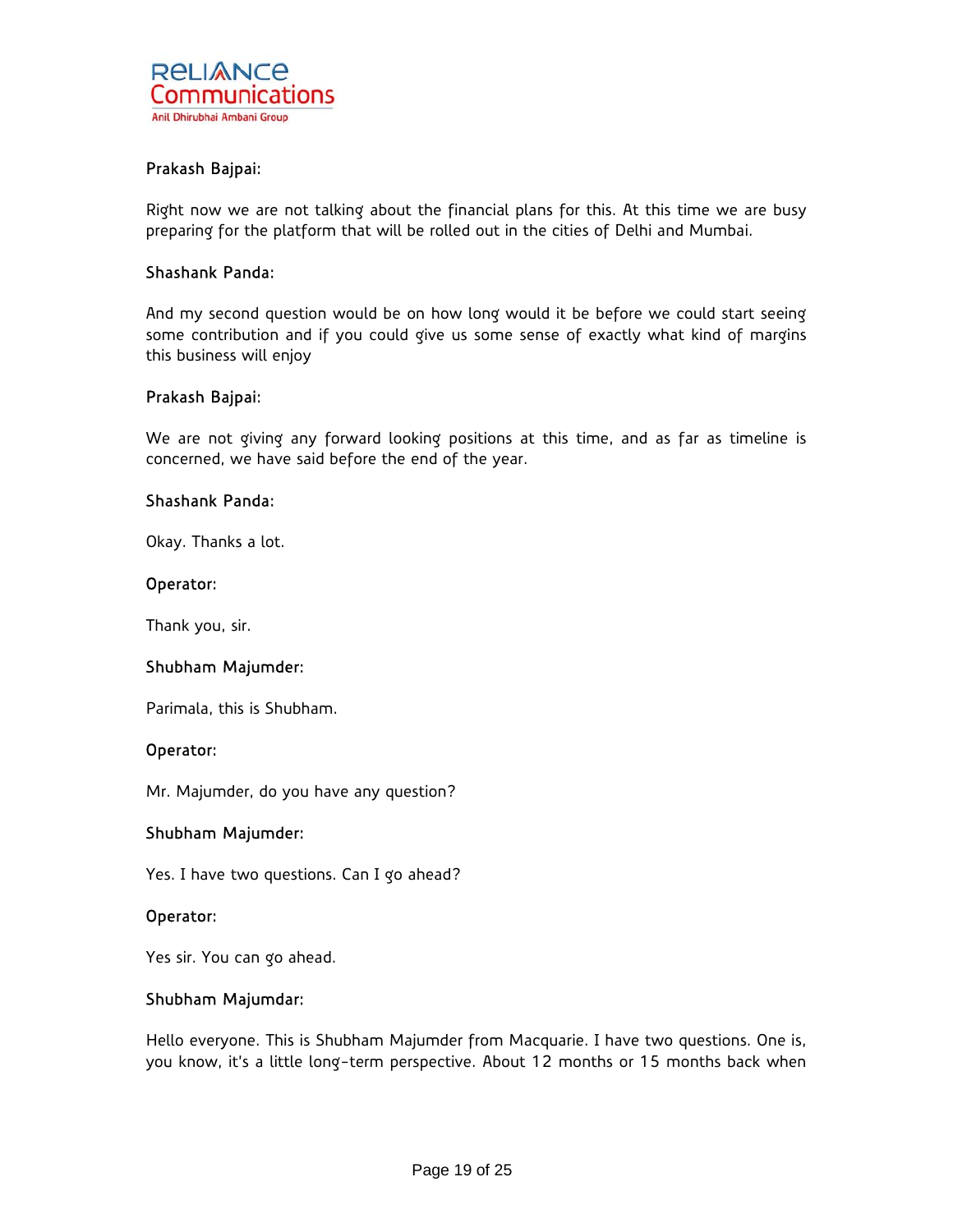

you outlined your GSM strategy, one of the key things that was being cited was the ecosystem in the CDMA handset and the CDMA network equipment space from a three to four year perspective, possibly around 2010 or so.

You have obviously laid out a very clear execution path and a very profitable path based on the CDMA handset launch strategy at low prices in the last three to four months. Has there been a significant change in that assessment with regard to the ecosystem outlook two or three years out?

And secondly, is GSM led growth in 14 incremental circles key to your medium-term growth outlook. If you do not happen to get it, would this seriously alter or impact your growth plans?

## Anil Dhirubhai Ambani:

As far as your question number one is concerned, I think that the ecosystem challenges are continuing and we have to work hard in trying to find solutions and innovations on all dimensions. Two, as far as GSM is concerned, we believe that it is still very much something that we would want to pursue, and I highlighted this at the end of our financial year results that we can do a nationwide GSM rollout in about a year for about a US\$ 1 billion in capex.

## Shubham Majumder:

Right. And inorganic strategy is something that is not required to achieve that?

## Anil Dhirubhai Ambani:

I fundamentally do not believe that there are any inorganic opportunities of scale and magnitude.

#### Shubham Majumder:

Right. Thank you.

#### Operator:

Thank you Mr. Majumder. Next in line we have Mr. Rahul Singh from Citigroup. Please go ahead, sir.

## Rahul Singh:

Yes. Good evening everyone. My question was on the financials, on the EBITDA, as reported in the Others segment. The delta which we see on a sequential quarter-on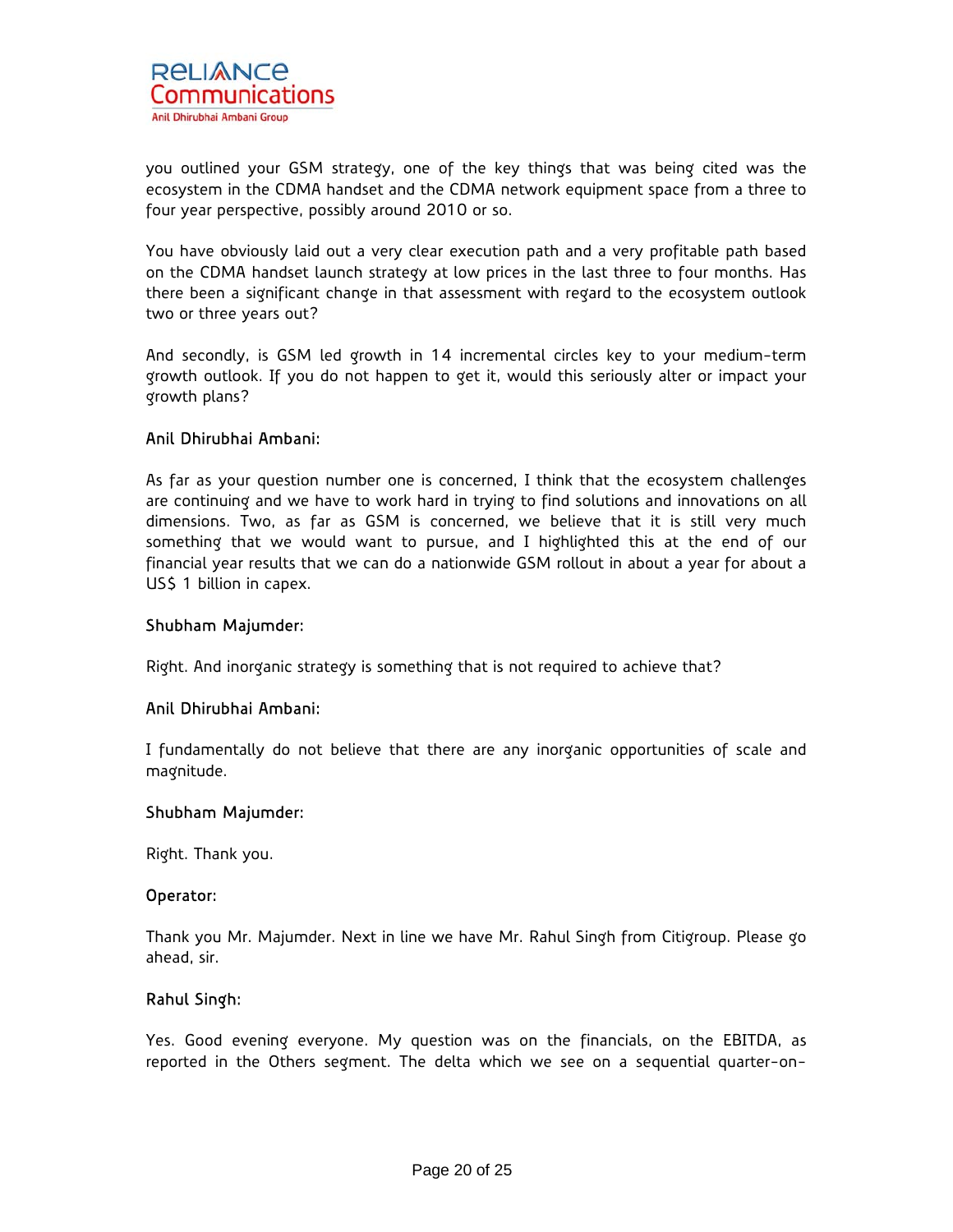quarter basis from a positive of about Rs. 158 million to a negative of Rs. 284 million, is that reflective of how handset subsidies moved or handset discounts moved on a quarteron-quarter basis, or is there something else which is making that happen?

## Daniel Newman:

Rahul, I think we already answered the question about SG&A. Clearly, the scale of our Classic handset business involves some costs. You can't term that as a subsidy or a discount or whatever adjective you use.

## Rahul Singh:

So, on a quarter-on-quarter basis that's the only factor, basically…

## Daniel Newman:

Yes.

## Rahul Singh:

Okay. Thank you.

#### Operator:

Thank you, sir. Next in line we have Mr. Rajeev Sharma from HSBC Securities. Please go ahead sir.

## Rajeev Sharma:

Thanks for the opportunity. Just two questions, first on we have seen some reports on dual mode handsets which can support both CDMA and GSM. What is the update on that and don't you think that these will lead to some kind of churn in your subscriber base?

And second question is on the margins. As a lot of the network is still on rollout, so your margins are not absorbing the March 2008 end kind of network expenses. And there is a rural rollout as well. So do you think these margins are sustainable as they are factoring these two elements. Thanks.

## Anil Dhirubhai Ambani:

I think we have already covered the fact that we believe that margins are sustainable in a range, while going forward. And on your first question on dual mode handsets, it is one more product offering to give choice to our customers. I don't think that some 100 million GSM/CDMA handsets are going to be sold anywhere in the world, nor in India.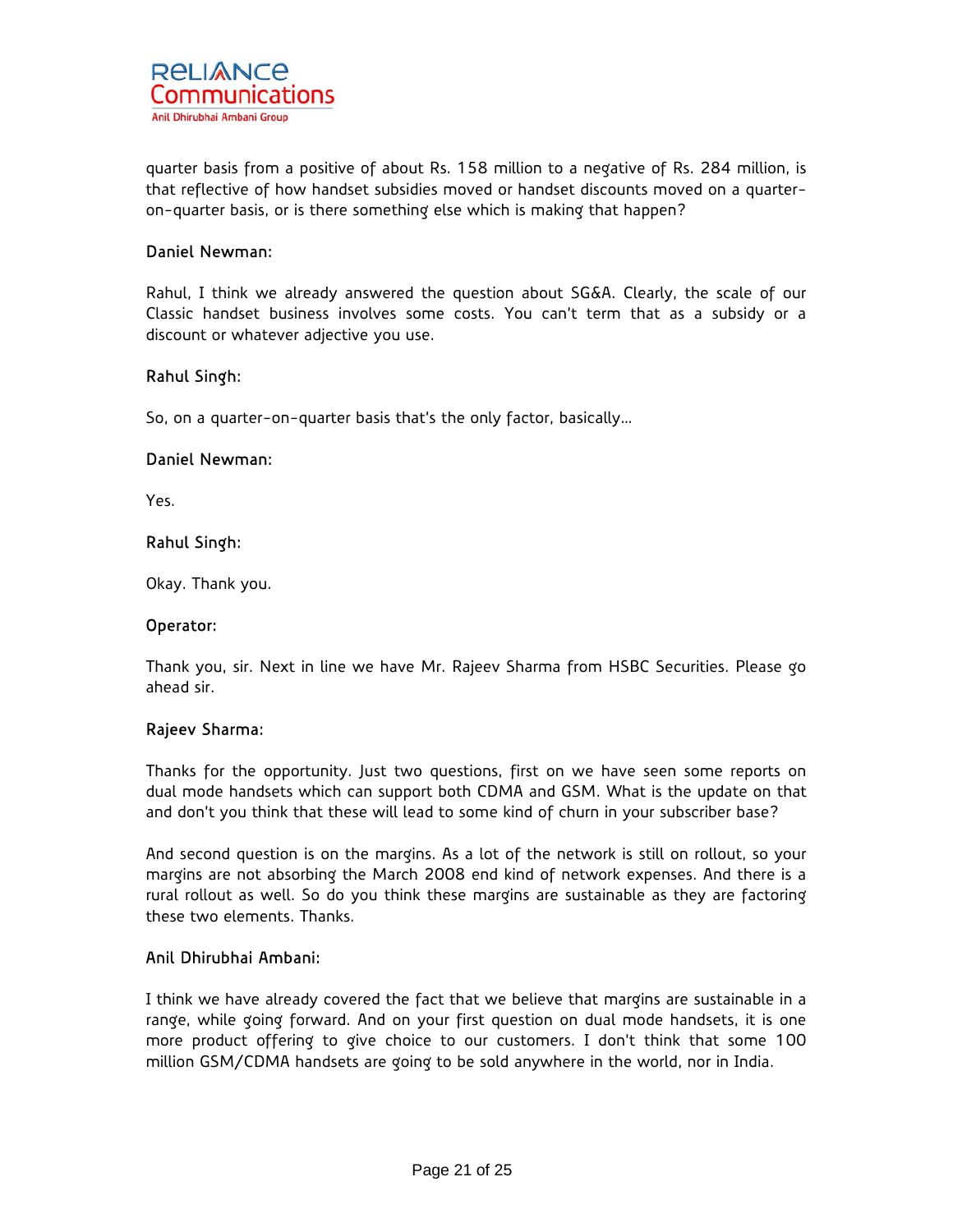

## Operator:

Thank you, sir. We have the next question from Mr. Sanjay Chawla from JPMorgan. Please go ahead, sir.

## Sanjay Chawla:

Hi, thank you very much for the call. I have two questions. One is, if you could just clarify the period over which you are recognizing your life time validity revenues. I believe there has been a change in the amortization policy. If you could just also give the associated impact on this quarter's revenues.

## Anil Dhirubhai Ambani:

We have not changed anything. Our revenue recognition policy remains based on churn rates.

## Sanjay Chawla:

Sir, I'm looking at the notes to the accounts in the BSE filings. It seems to state that there has been a re-computation in the estimates. So clarify on that.

Second is, if you could give us the number of BTS's at the end of March and now at end June 2007?

## Daniel Newman:

Sanjay, on your first question, the amortization period depends on the customer segments, and there are a lot of different lifetime plans. And it has to be adjusted in accordance with the churn rate, something which is required by the accounts. That's all.

## Sanjay Chawla:

Dan, the churn rate I could not locate in the quarterly report. If you could just, you know…

## Daniel Newman:

Yes, everyone has been told how we calculated churn when we went through the reverification exercise. In the next quarter, we'll commence disclosing it again. As you know, our fundamental underlying churn is exceptionally low. Just to avoid this issue that everyone had about the maths, whether to exclude the deactivated subscribers at the beginning, at the end, or half way in between, what revenue adjustments to make to the accounts, we have excluded disclosing this twice. Okay, next question please.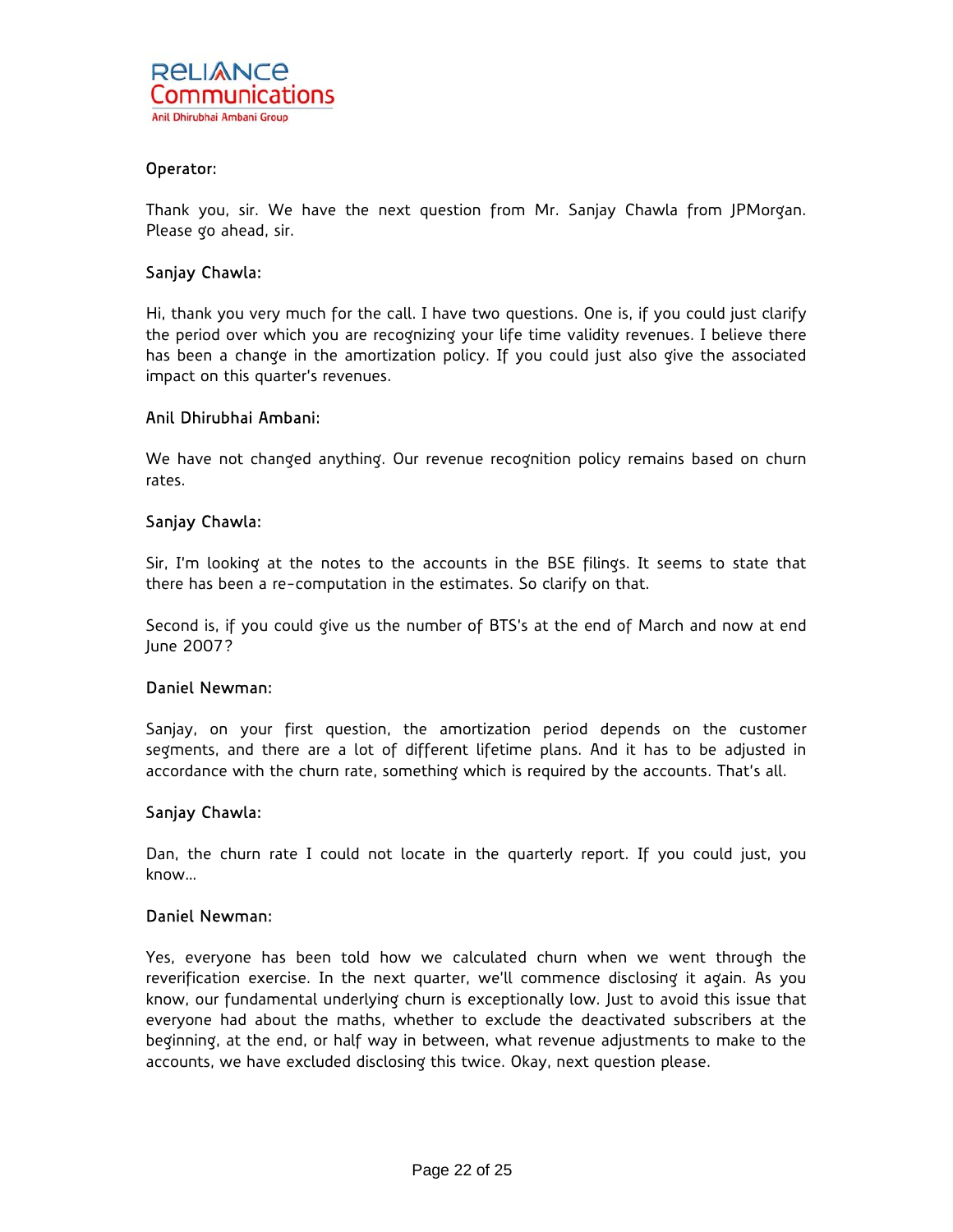

## Operator:

Next is a follow up from Mr. Henry from Nevsky Capital. Please go ahead sir.

## Henry Cobbe:

Hi, guys. Thanks for this follow-up question. And just on your depreciation, looking at your depreciation expense relative to average gross fixed assets. It came down to something like 7% in the June quarter which is an implied life of 14.2 years and this compares to 9.5% or 10.5 years in the June quarter '06 or 8.5% or 11.8 years in full year March '07. So is there a change to your depreciation policy, because it seems like given the capex that has gone into the ground, the depreciation is being stretched up a little bit longer.

And secondly, just going back to the mobile revenues, I am not asking you to split them out or not, but I just want to find out are handset revenues booked in the mobile division or are they booked in the Other division?

## Daniel Newman:

Henry, in the prior quarter that is the fourth quarter of the last fiscal year, there was some provision to accelerate depreciation of assets. So that's why you see what may appear superficially to be a slightly strange trend. It's nothing material anyway. And as regard handsets, we have made this point categorically on many occasions. There is nothing in the wireless segment that relates to equipment sales.

## Henry Cobbe:

Okay. Thank you.

#### Operator:

Thank you, sir. Next question we have from Minar Majumdar from Kotak Securities. Please go ahead.

#### Minar Majumdar:

Hi, my question -- I have a couple of questions addressed primarily to RTIL. Firstly, I wanted to know what is the tenancy ratio and the percentage of towers shared and secondly, the capex and opex per tower. Thank you.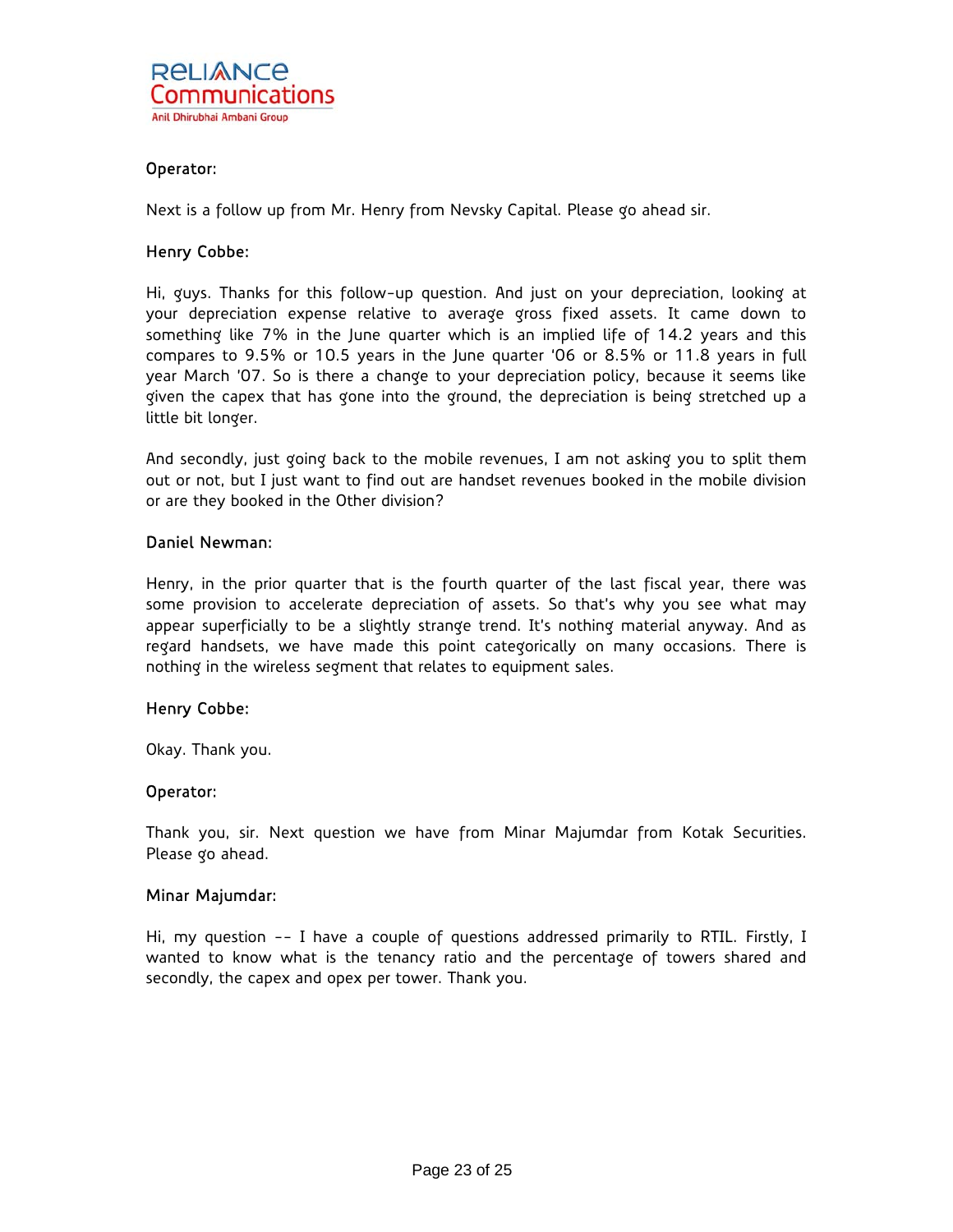## Daniel Newman:

We do not share that information. The point I made at our analyst meeting on RTIL is that when seven very hard-nosed leading global investors place a value on the business, the debate about assumptions you put in the model is over. May we have the next question please.

#### Operator:

Now, we have last in queue Mr. Anuj Sharma from ASK Investments. Please go ahead sir.

#### Anuj Sharma:

Hi congratulations on the results. Can you just quantify for me the forex gains in the quarterly results?

## Anil Dhirubhai Ambani:

There is a note available for you to see in the disclosed results. The amount there is Rs. 210 crores as per the stock exchange notification.

#### Operator:

Next is a follow up question from Mr. Henry Cobbe from Nevsky Capital. Please go ahead sir.

## Henry Cobbe:

Hi, there. You gave in your capex budget US\$ 2.5 billion for India, US\$ 1.5 billion for global business. Does that combined number include or exclude the towerco project?

#### Anil Dhirubhai Ambani:

Exclude.

## Henry Cobbe:

Exclude. Okay thank you.

#### Operator:

Thank you, sir. At this time there are no more questions.